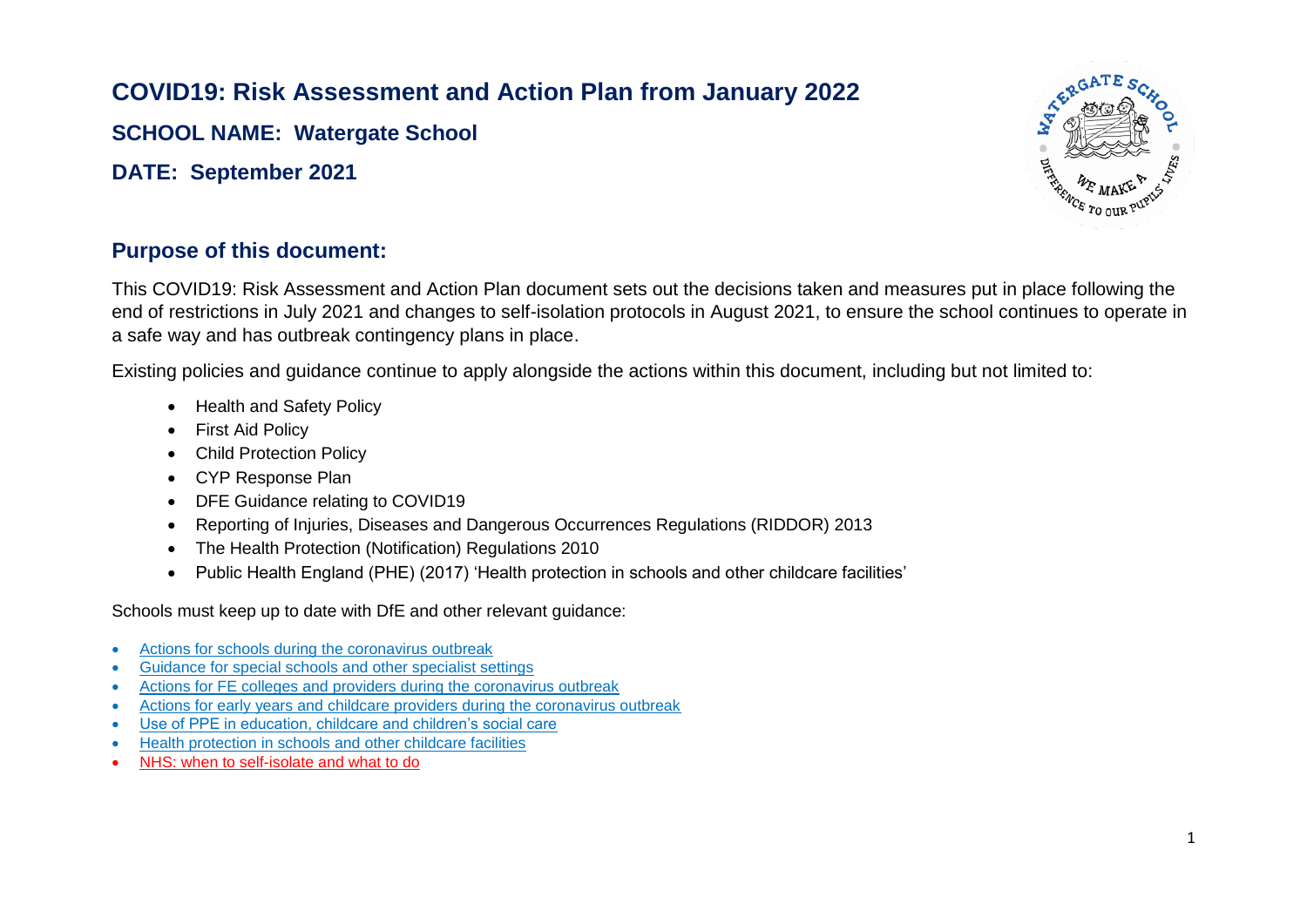# **The following principles underpin all planning and actions:**

- Children's needs are paramount.
- Staff physical and emotional well-being must be considered at all stages of planning and implementation.
- Risk assessment and planning should be undertaken in consultation with staff, Health and Safety/ Union representatives, governors and parents.

# **Risk Assessment for Full Re-opening:**

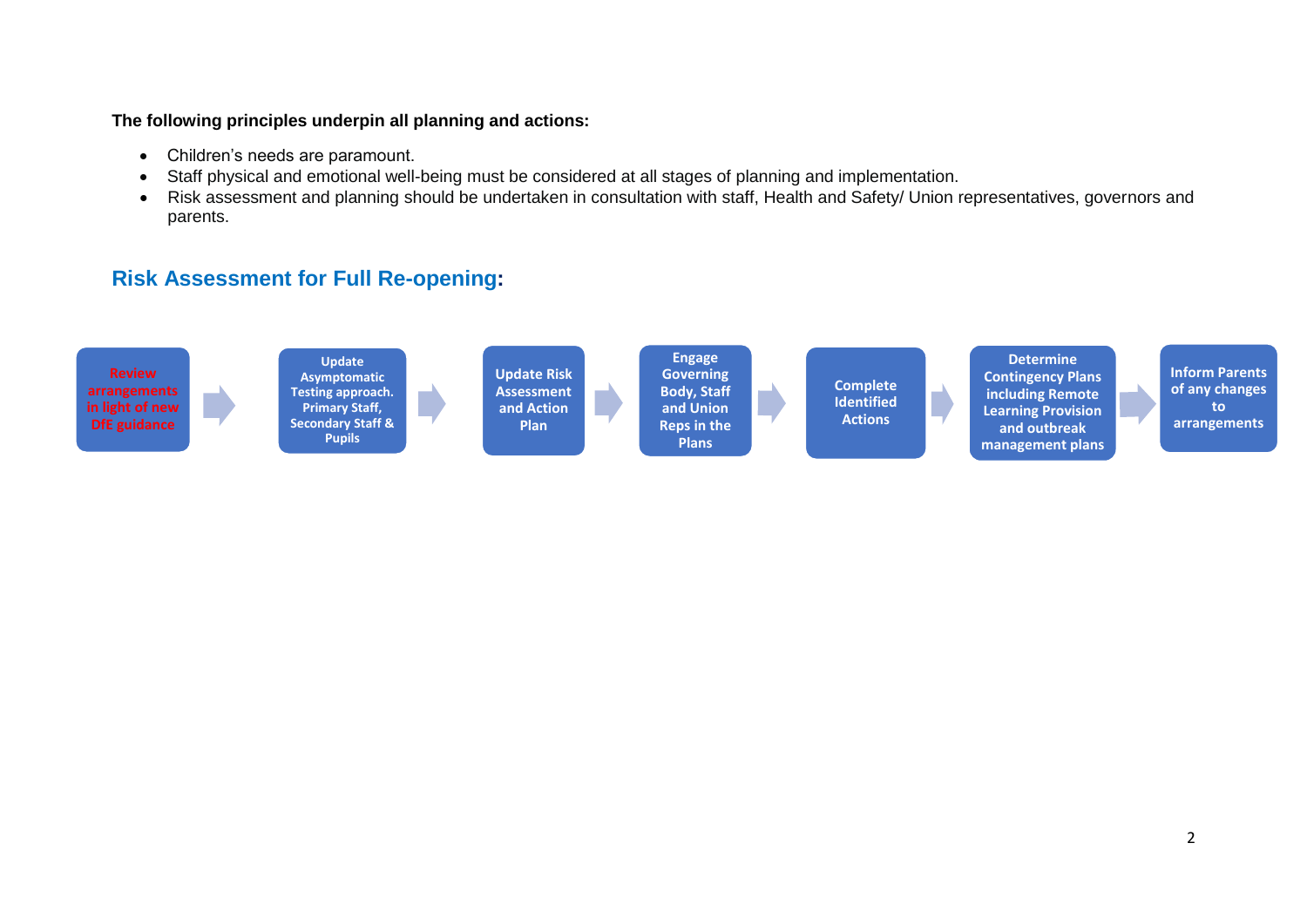**The table has been updated to remove any control measures which are no longer required by the DFE guidance following the ending of restrictions in July and changes to self-isolation protocols from August. Examples have been amended (***in blue italics***) to align to the latest practices. These examples should be considered within the individual school context and are not exhaustive**

|                         | Risk rating                                                    |                 | <b>Likelihood of occurrence</b> |        |
|-------------------------|----------------------------------------------------------------|-----------------|---------------------------------|--------|
|                         | High $(H)$ , Medium $(M)$ , Low $(L)$                          | <b>Probable</b> | <b>Possible</b>                 | Remote |
|                         | Major: Causes major physical injury, harm or ill-health.       |                 |                                 |        |
| <b>Likely</b><br>impact | Severe: Causes physical injury or illness requiring first aid. |                 | м                               |        |
|                         | Minor: Causes physical or emotional discomfort.                |                 |                                 |        |

| <b>Theme</b>                         | <b>Control Measures</b>                                                                                                                                                                                                                                             | <b>Risk to Implementation</b>                                                                                                               | <b>Risk</b><br>Level<br>Pre-<br><b>Action</b> | <b>Action Required /</b><br><b>Decision Made</b>                                                                            | <b>Action</b><br><b>Completed</b><br><b>Date</b> | <b>Risk</b><br>Level<br>Post-<br><b>Action</b> |
|--------------------------------------|---------------------------------------------------------------------------------------------------------------------------------------------------------------------------------------------------------------------------------------------------------------------|---------------------------------------------------------------------------------------------------------------------------------------------|-----------------------------------------------|-----------------------------------------------------------------------------------------------------------------------------|--------------------------------------------------|------------------------------------------------|
| <b>Engagement in</b><br>and Planning | Risk assessments and<br>outbreak management<br>planning process fully<br>engages staff, governing body<br><b>Risk Assessment</b> and union representatives.<br>Prevention measures and<br>outbreak management plan<br>shared and communicated<br>with stakeholders. | Staff / Governors are not<br>aware of the processes in<br>situ.<br>All staff are given<br>reminders of where to read<br>the risk assessment | M                                             | Covid guidelines are<br>discussed at Monday<br>briefings.<br>Governors have Covid as<br>an agenda item for all<br>meetings. | <b>September</b><br>2021                         |                                                |
|                                      | Consideration given to<br>premises lettings and<br>approach in place.                                                                                                                                                                                               | Lack or insufficient<br>guidance.                                                                                                           | M                                             | All lettings are currently<br>suspended                                                                                     | <b>September</b><br>2021                         |                                                |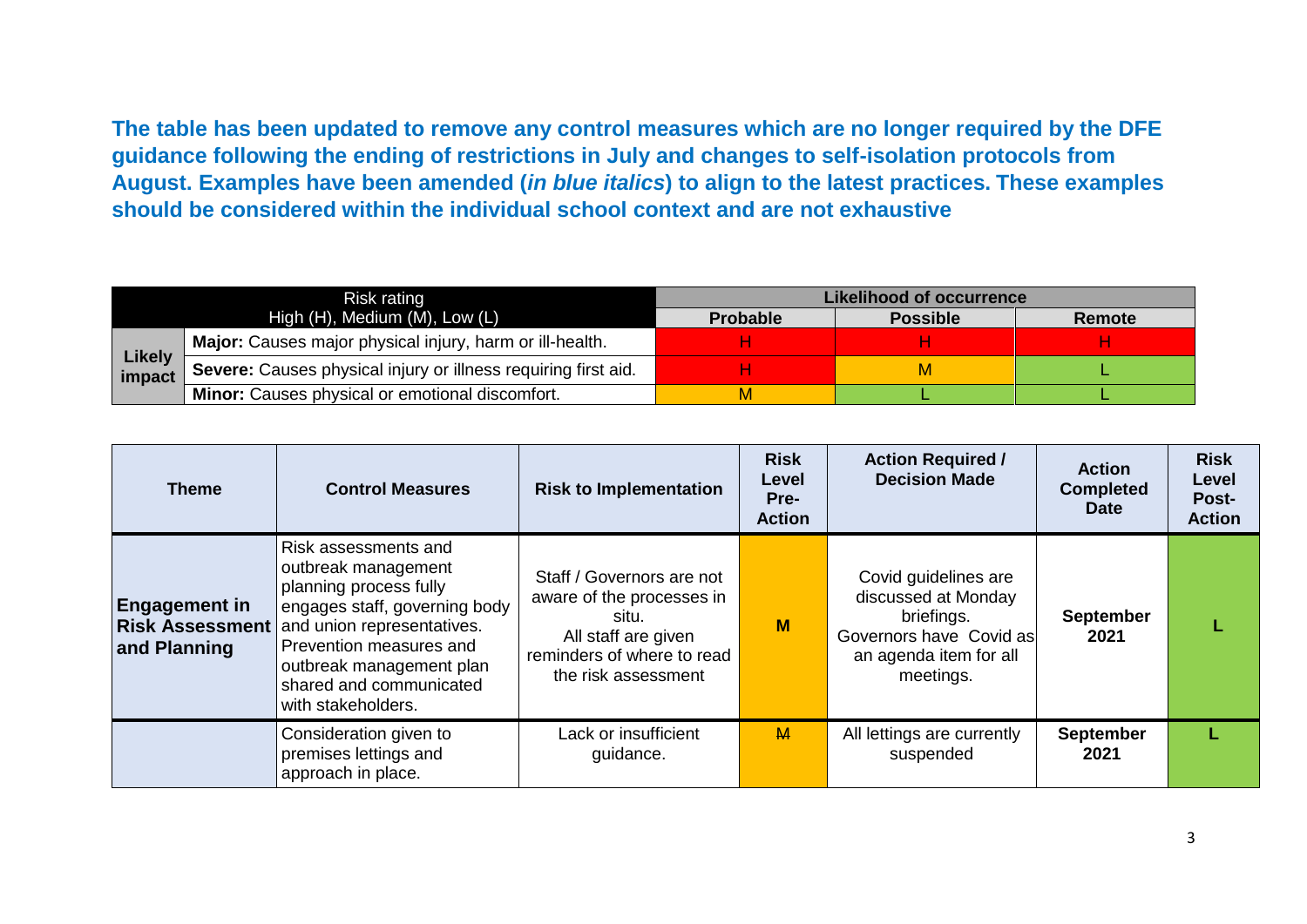|                                        | Consideration given to the<br>arrangements for any<br>deliveries.                                                                                                                                                                                                                                                                                     | Parcels are dropped at the<br>front office and distributed<br>by premises staff                                                                                                    | M | Staff and premises team<br>reminded of the<br>procedure                                                                                                                                                 | <b>September</b><br>2021                                          |   |
|----------------------------------------|-------------------------------------------------------------------------------------------------------------------------------------------------------------------------------------------------------------------------------------------------------------------------------------------------------------------------------------------------------|------------------------------------------------------------------------------------------------------------------------------------------------------------------------------------|---|---------------------------------------------------------------------------------------------------------------------------------------------------------------------------------------------------------|-------------------------------------------------------------------|---|
| <b>Arrangements</b><br><b>Site</b>     | Dedicated testing site<br>organised, signage up and<br>cleaning processes in place<br>(see full guidance available).                                                                                                                                                                                                                                  | All testing will be carried<br>out at home.<br>If an individual needs to<br>test in school they will be<br>responsible for disposing<br>test in a designated clinical<br>waste bin | L | Staff reminded to test<br>twice weekly and dispose<br>of tests appropriately in<br>school.                                                                                                              | <b>September</b><br>2021                                          | L |
| <b>Emergency</b><br><b>Evacuations</b> | Evacuation routes are<br>confirmed, and signage<br>accurately reflects these.<br>Consideration given to PEEP<br>- buddies are assigned or<br>reassigned according to<br>available persons.<br>Arrangements in place to<br>support individuals with<br>reduced mobility including<br>cover arrangements in the<br>case of reduced numbers of<br>staff. | Staff will not evacuate via<br>the correct route.<br>Staff are unaware of<br>PEEPS.                                                                                                | M | School evacuation routes<br>remain the same. All staff<br>reminded of this at<br>briefings.<br>All staff will be reminded<br>of evacuation routes or<br>PEEPs for certain pupils.                       | <b>September</b><br>2021                                          |   |
| <b>School-specific</b><br>arrangements | On 19 July, social distancing<br>requirements were removed.<br>Arrangements to reduce<br>crowding at entrances, in<br>communal areas and<br>circulation spaces can still be<br>considered.<br>Schools may consider<br>maintaining arrangements that                                                                                                   | Staff fail to follow measure<br>already in place.                                                                                                                                  | M | Parents bringing<br>$\bullet$<br>pupils into school will<br>continue to follow the<br>school procedure of<br>no more than 4<br>parents/carers and<br>pupils in the foyer and<br>3 in the entrance hall. | <b>September</b><br>2021<br><b>Updated</b><br><b>January 2022</b> |   |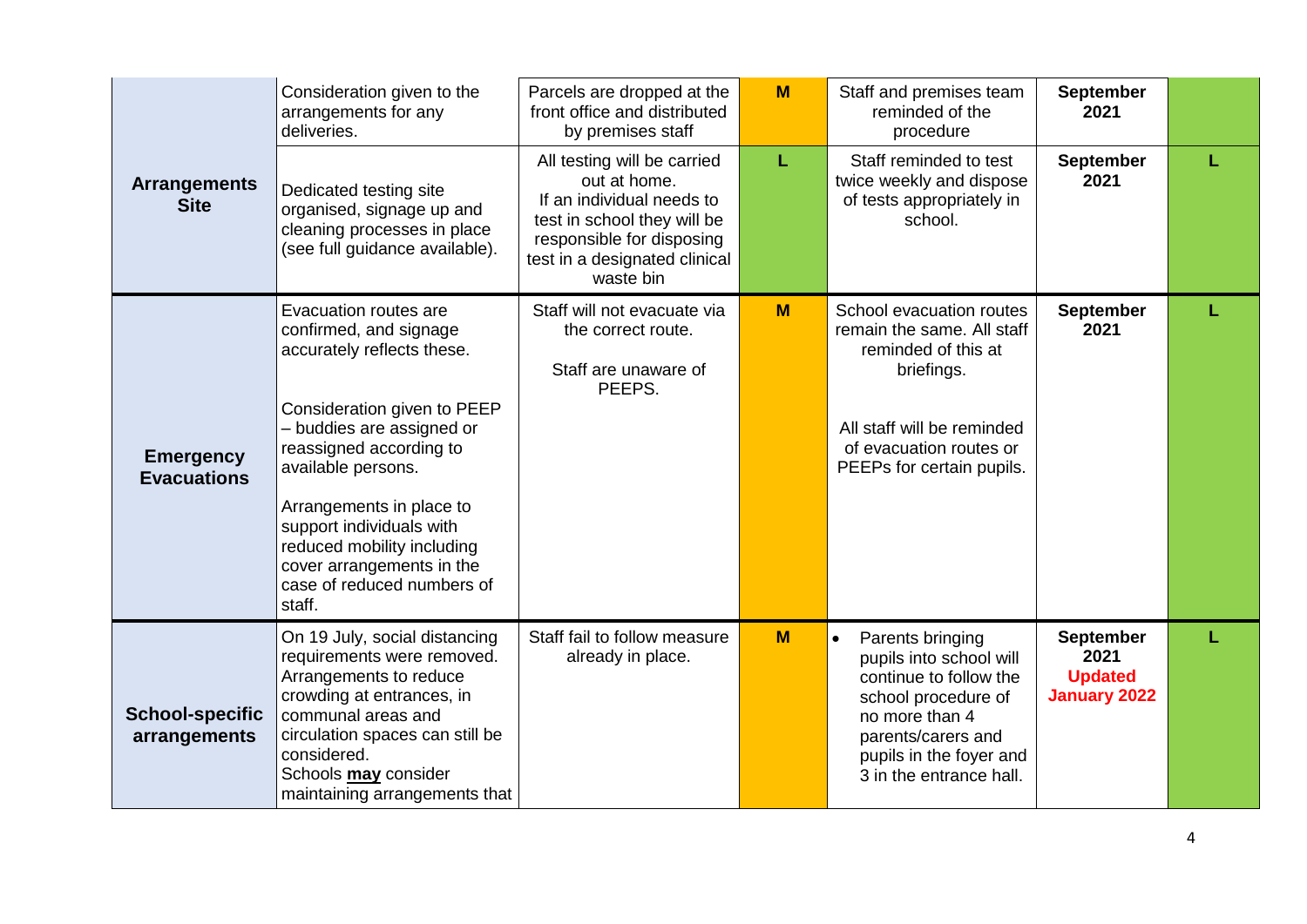| have worked well and do not<br>impact adversely on school<br>day/ curriculum delivery | Two members of staff<br>$\bullet$<br>will continue to work<br>alongside the office to                                   |
|---------------------------------------------------------------------------------------|-------------------------------------------------------------------------------------------------------------------------|
|                                                                                       | maintain the<br>appropriate flow of<br>parents<br>Taxis bring pupils into<br>$\bullet$                                  |
|                                                                                       | school will park in the<br>allotted bays in the car<br>park.<br>Staff in each Key<br>$\bullet$                          |
|                                                                                       | stage will continue to<br>enter the school in the<br>same manner.<br>Reception/KS1 staff                                |
|                                                                                       | enter via the rear of<br>the school and KS2<br>staff via the front of<br>the school.                                    |
|                                                                                       | Celebration<br>$\bullet$<br>assemblies will be<br>held outside<br>undercover. Each key                                  |
|                                                                                       | stage will have its own<br>assembly and these<br>will be no longer that<br>15 minutes.                                  |
|                                                                                       | Playtimes will continue<br>$\bullet$<br>to be one KS at a<br>time.                                                      |
|                                                                                       | Face coverings should<br>$\bullet$<br>be worn in communal<br>areas by staff and<br>visitors, unless they<br>are exempt- |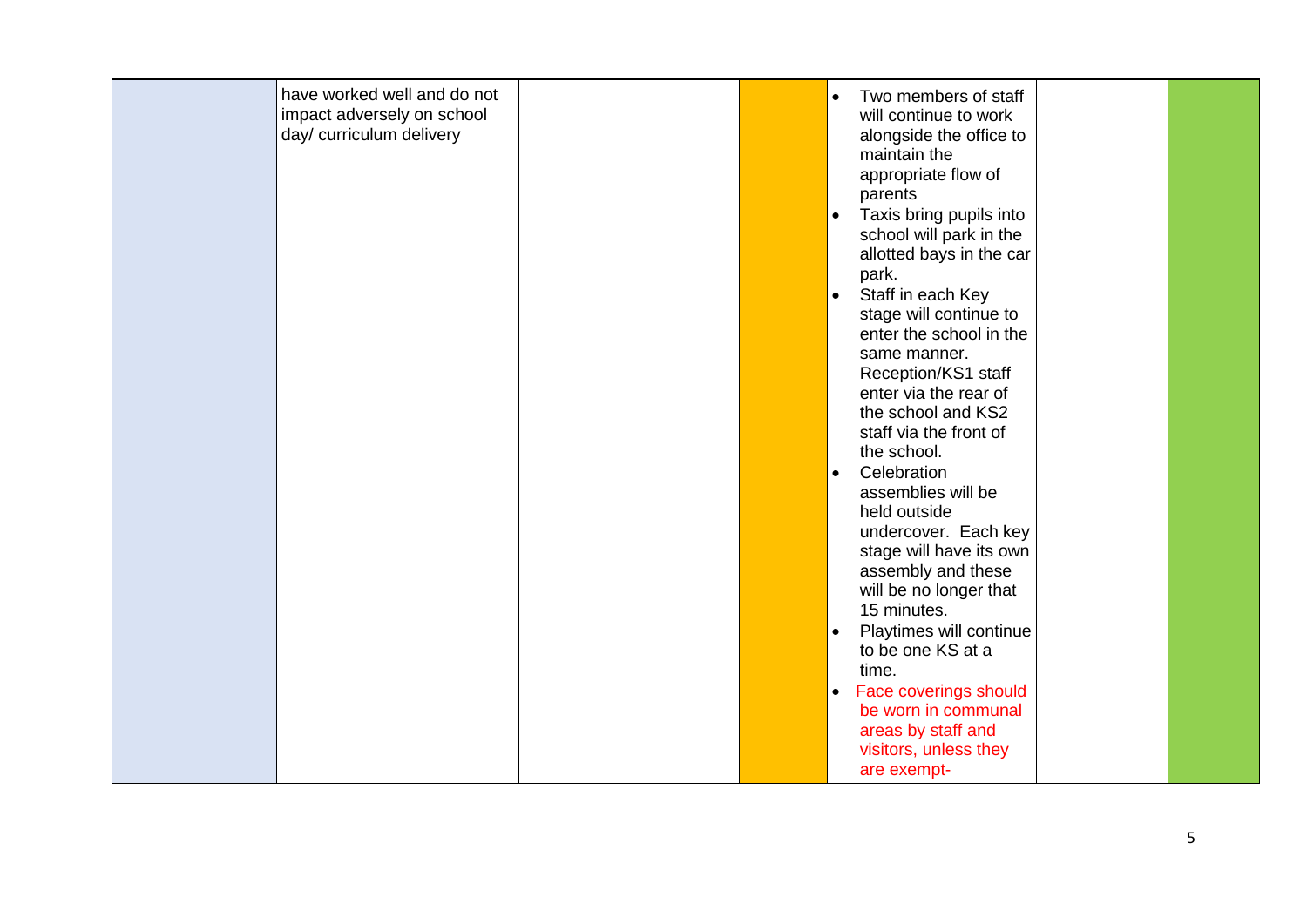|  |  | monitoring may be<br>stepped up<br>Music therapy to be<br>$\bullet$<br>restricted to 15<br>minutes and in well<br>ventilated areas.<br>Music sessions to be<br>$\bullet$<br>held outside, weather<br>permitted or in well<br>ventilated areas.<br>Pupils will not take<br>part across bubbles.<br>SLT will call staff will<br>$\bullet$<br>be called to collect |
|--|--|-----------------------------------------------------------------------------------------------------------------------------------------------------------------------------------------------------------------------------------------------------------------------------------------------------------------------------------------------------------------|
|  |  | pupils in rotation,<br>Longhorn corridor and<br>Lacey corridor<br>separately<br>Any staff doing<br>$\bullet$<br>personal care will be<br>strongly advised to<br>wear a mask.<br>Staff who do not<br>$\bullet$                                                                                                                                                   |
|  |  | usually meet will be<br>advised to maintain<br>physical distance.<br>Groups and classes<br>$\bullet$<br>kept as consistent as<br>possible and any<br>cross over will be<br>minimised.<br><b>Classes encouraged</b><br>$\bullet$<br>not to visit one                                                                                                             |
|  |  | another.<br>Meetings will continue<br>$\bullet$<br>to be small groups in                                                                                                                                                                                                                                                                                        |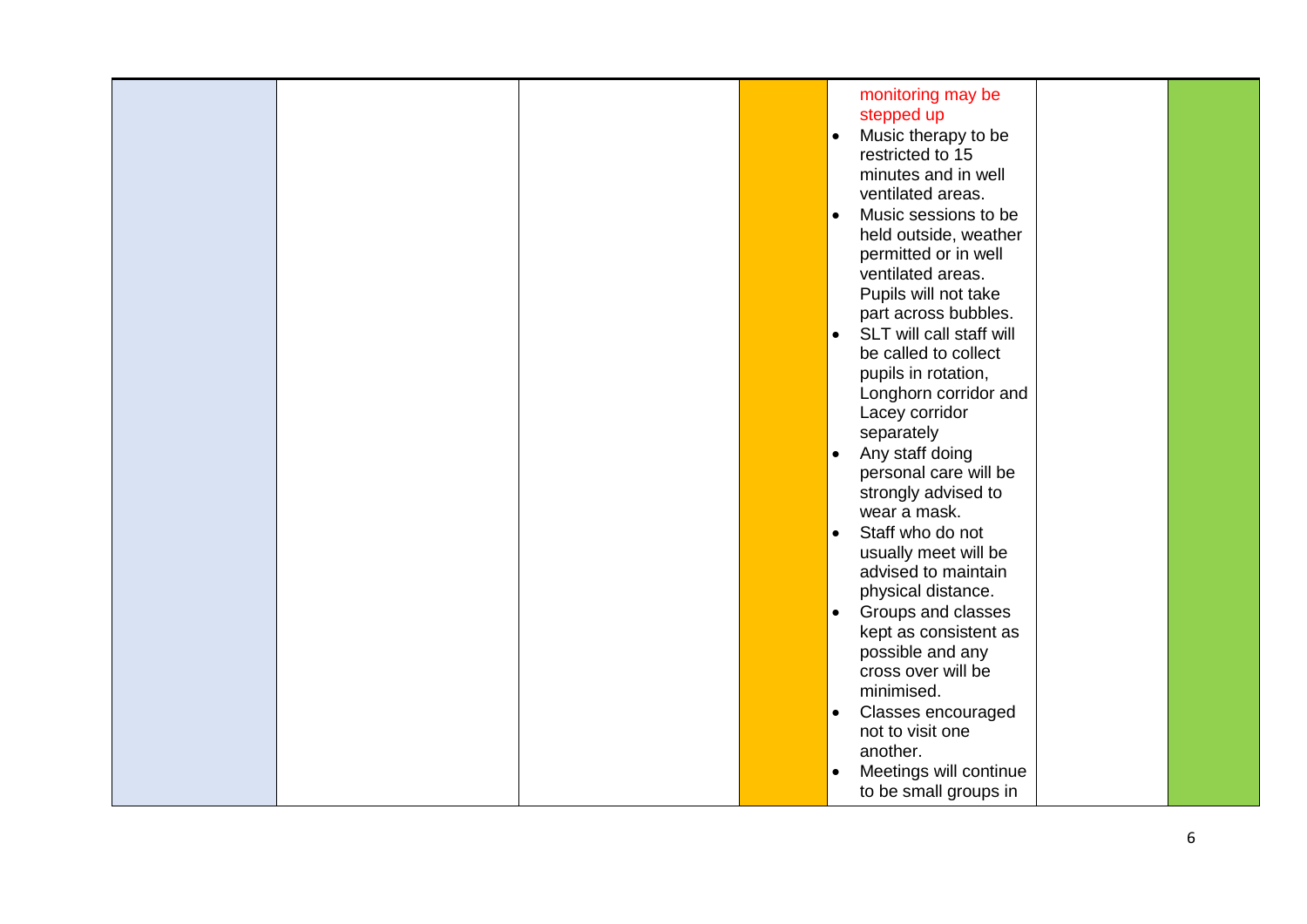|                               |                                                                                                                                                                                                                                                                                                                                                          |                                                                                                                                                              |   | the dining hall or<br>virtually.<br>A log of any cover will<br>continue to be<br>recorded.<br>Lists of pupils on<br>buses or in groups will<br>be maintained.<br>Some measures will be<br>reviewed weekly |                          |  |
|-------------------------------|----------------------------------------------------------------------------------------------------------------------------------------------------------------------------------------------------------------------------------------------------------------------------------------------------------------------------------------------------------|--------------------------------------------------------------------------------------------------------------------------------------------------------------|---|-----------------------------------------------------------------------------------------------------------------------------------------------------------------------------------------------------------|--------------------------|--|
| <b>Hand washing</b>           | Clear hand washing<br>procedures outlined for all and<br>hot water and liquid soap<br>readily available. Hand<br>washing routine outlined for all<br>staff to include:<br>• on arrival and leaving<br>school.<br>• before entering and<br>leaving class during the<br>day.<br>• before and after eating.<br>Hand sanitiser available where<br>necessary. | Pupils do not understand<br>the need for hand hygiene<br>and require extra<br>assistance to carry out<br>hand washing.<br>Not enough resources<br>available. | M | Hand towels and hand<br>wash are to be checked<br>and replaced as needed<br>by Ian French and Jason<br>Aquilina.<br>Staff to be regularly<br>reminded and wet wipes<br>provided where<br>necessary.       | September<br>2021        |  |
| <b>Respiratory</b><br>hygiene | The 'catch it, bin it, kill it'<br>approach continues to be very<br>important and we continue to<br>encourage our pupils and staff<br>to follow this advice.                                                                                                                                                                                             |                                                                                                                                                              | M | Staff reminded,<br>bins already in place.<br>Cleaning fluid and<br>sanitiser available in all<br>toilets.<br>Tissues & hand sanitiser<br>stations in all<br>classrooms/shared<br>spaces                   | <b>September</b><br>2021 |  |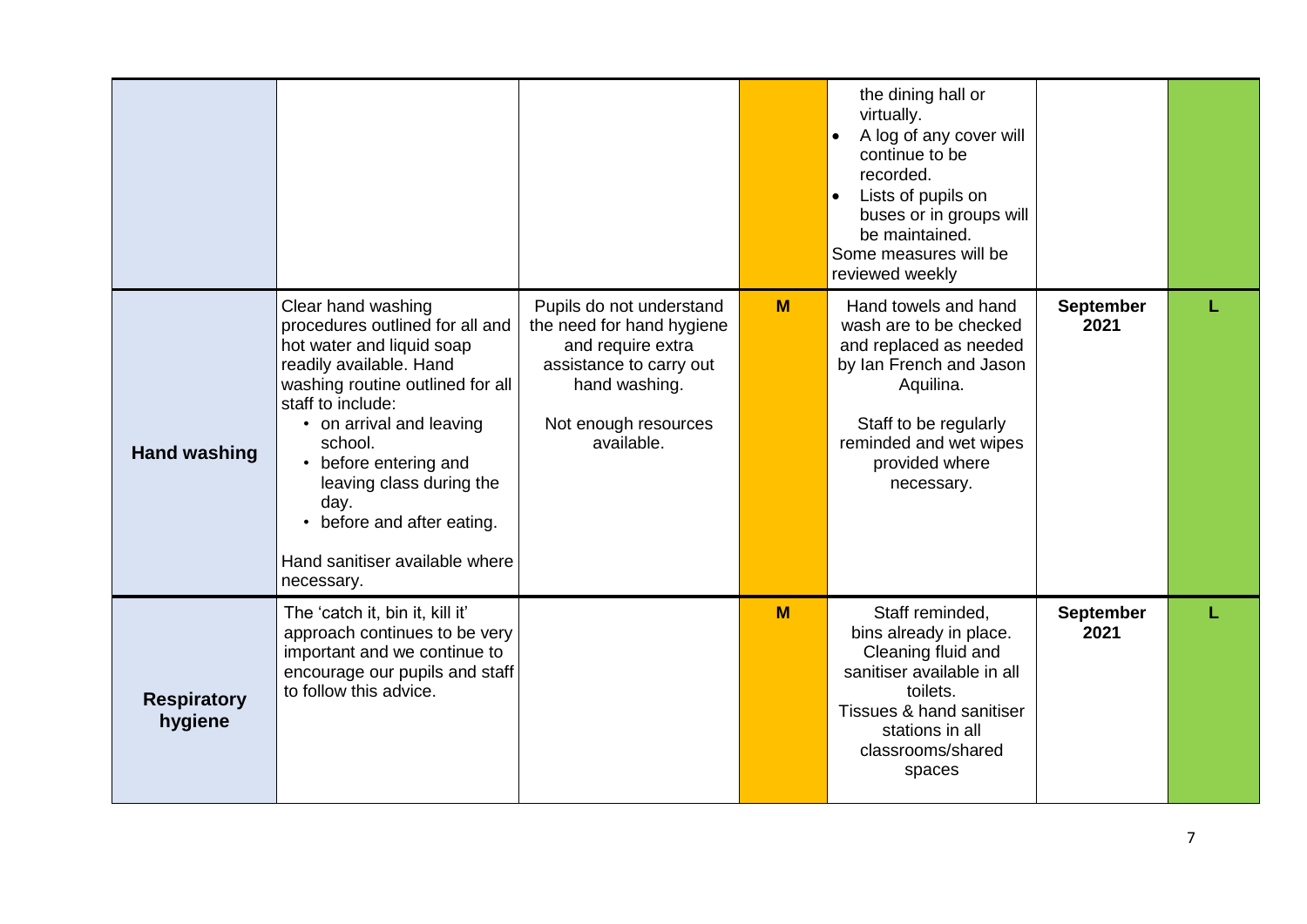|                     |                                                                                                                                                                      |                                                                                                                                                             |                  | Lidded bins in all<br>classrooms/ staff spaces/<br>hall/ toilets                                                                                                                                                                                                                                                                                                                  |                          |  |
|---------------------|----------------------------------------------------------------------------------------------------------------------------------------------------------------------|-------------------------------------------------------------------------------------------------------------------------------------------------------------|------------------|-----------------------------------------------------------------------------------------------------------------------------------------------------------------------------------------------------------------------------------------------------------------------------------------------------------------------------------------------------------------------------------|--------------------------|--|
| <b>Cleaning and</b> | Enhanced cleaning regime is<br>in place in line with COVID19:<br>Cleaning in non-healthcare<br>settings guidance.<br>High-touch area cleaning is to<br>be continued. | Enhanced cleaning remains<br>a necessary control<br>measure.<br>On-going cleaning to<br>regular touch points in<br>place, with extra cleaners<br>purchased. | M                | Enhanced cleaning<br>schedule implemented<br>throughout the site,<br>ensuring that contact<br>points, work surfaces,<br>door handles, taps etc.<br>are all thoroughly cleaned<br>and disinfected regularly.<br>Enhanced cleaning<br>regime for toilet facilities<br>particularly door handles,<br>locks and toilet flush.<br>Staff reminded to continue<br>cleaning touch points. | <b>September</b><br>2021 |  |
| waste disposal      | Cleaning staff capacity is<br>adequate to enable enhanced<br>cleaning regime.                                                                                        | Staff unavailable.                                                                                                                                          | M                | Staff redeployed from PFI<br>or from agency staff.<br>Premises staff will do this<br>on behalf of the school.                                                                                                                                                                                                                                                                     | <b>September</b><br>2021 |  |
|                     | Adequate cleaning supplies<br>and facilities around the<br>school are in place.<br>Arrangements for longer-term<br>continual supplies are also in<br>place.          | No hand sanitiser for<br>visitors to reception.<br>Classrooms do not have<br>tissues.                                                                       | $\boldsymbol{M}$ | Hand sanitiser available<br>at the school entrance<br>Lidded bins in classrooms                                                                                                                                                                                                                                                                                                   |                          |  |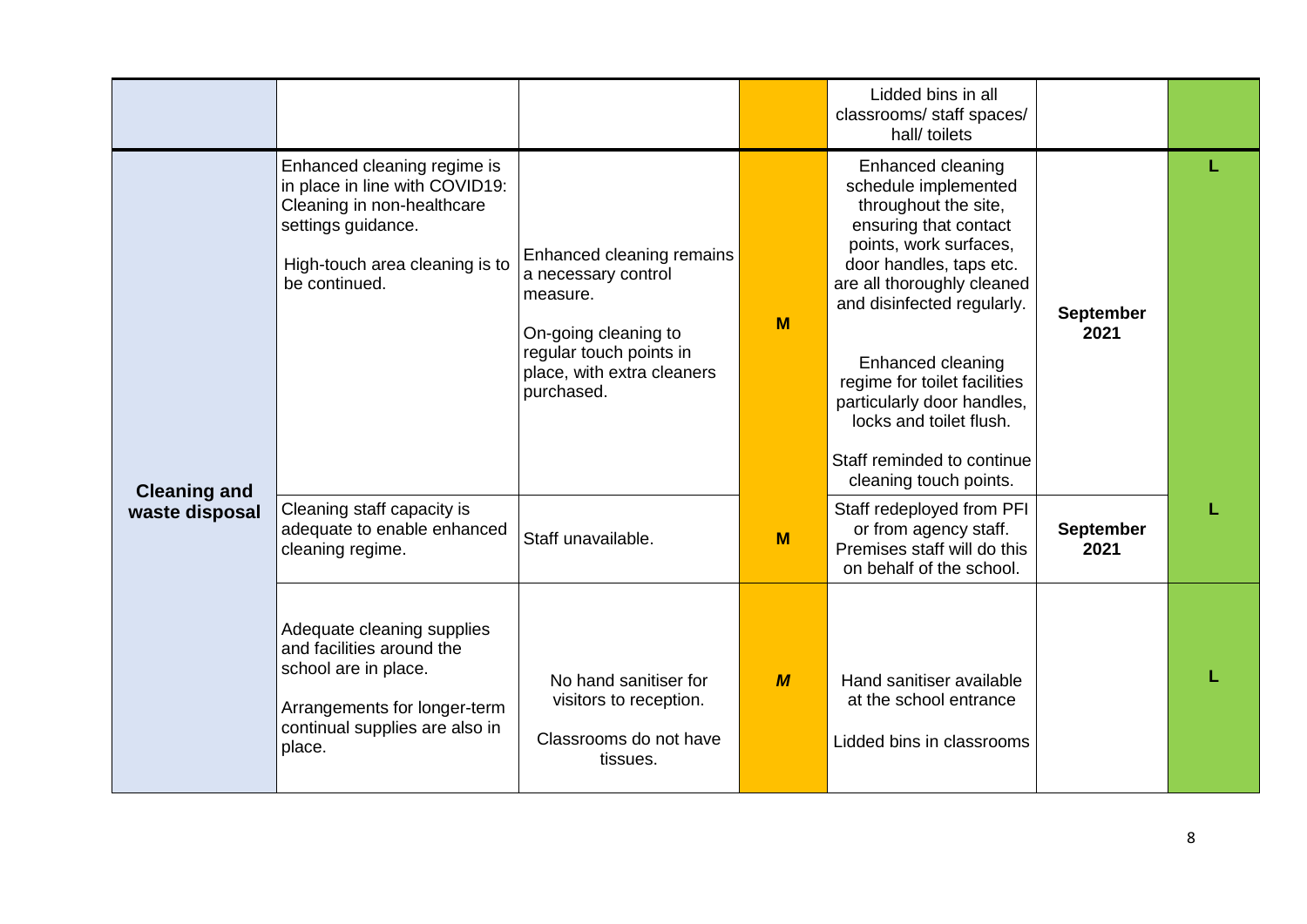|                                                                                    | Low supply of soap.                                                                                                          |   | Disposable tissues in<br>each classroom to<br>implement the 'catch it,<br>bin it, kill it' approach<br>Stock check and ordering<br>schedule reviewed and<br>order made.                                                                                                                                                                                                                        |                          |  |
|------------------------------------------------------------------------------------|------------------------------------------------------------------------------------------------------------------------------|---|------------------------------------------------------------------------------------------------------------------------------------------------------------------------------------------------------------------------------------------------------------------------------------------------------------------------------------------------------------------------------------------------|--------------------------|--|
| Sufficient time is available for<br>the enhanced cleaning regime<br>to take place. | Staff absence<br>Not enough time available.                                                                                  | M | All staff advised to only<br>enter the site the site by<br>7.30 am time in order for<br>cleaning to be<br>undertaken.<br>If sickness alternative<br>staff are willing to cover<br>stock duties.                                                                                                                                                                                                | <b>September</b><br>2021 |  |
| Waste disposal process in<br>place for potentially<br>contaminated waste.          | <b>Staff Consider testing</b><br>waste is no longer<br>considered hazardous and<br>can be disposed of in the<br>usual waste. | M | Staff to double bag any<br>waste products from<br>pupils self-isolating in the<br>family room waiting to be<br>collected by<br>parents/carers. Premises<br>to arrange for the disposal<br>of clinical waste bags to<br>be disposed of and the<br>room is deep cleaned.<br>Waste collections made<br>when the minimum<br>number of persons are on<br>site (i.e. after normal<br>opening hours). | <b>September</b><br>2021 |  |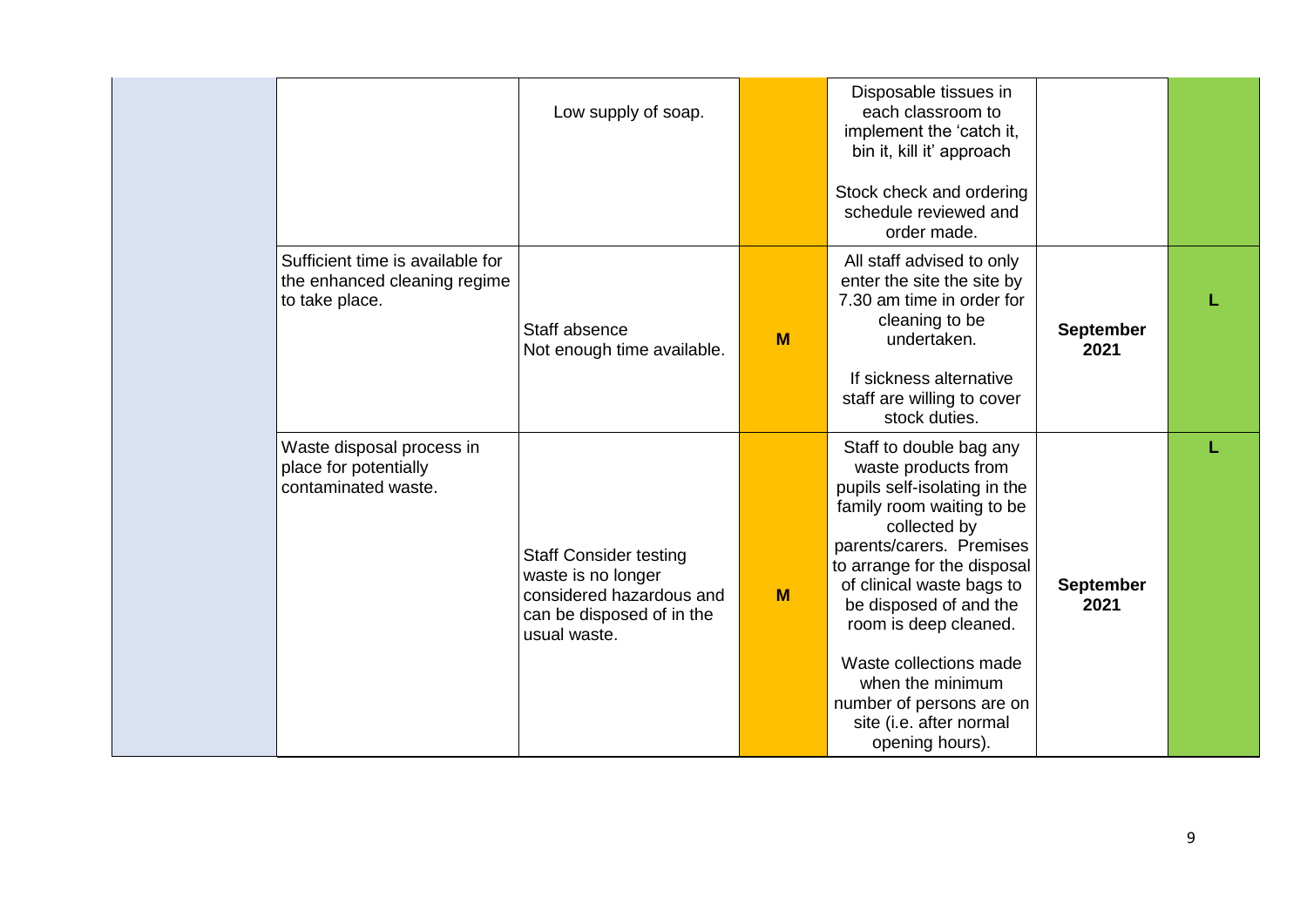|                    |                                                                                                                                                                                                                                                                                                                                                                                                                                       |                                                                                                                                                                                                                                                                |   | Hazardous waste in<br>clinical waste bags and<br>collections organised.                                                                                                                                                                                                                                                                                          |                                                                   |  |
|--------------------|---------------------------------------------------------------------------------------------------------------------------------------------------------------------------------------------------------------------------------------------------------------------------------------------------------------------------------------------------------------------------------------------------------------------------------------|----------------------------------------------------------------------------------------------------------------------------------------------------------------------------------------------------------------------------------------------------------------|---|------------------------------------------------------------------------------------------------------------------------------------------------------------------------------------------------------------------------------------------------------------------------------------------------------------------------------------------------------------------|-------------------------------------------------------------------|--|
|                    | Process in place for safe<br>removal and/or disposal of<br>face masks.                                                                                                                                                                                                                                                                                                                                                                | Face coverings should be<br>worn in communal areas in<br>all settings by staff and<br>visitors, unless they are<br>exempt.<br>Face coverings are<br>required on public<br>transport.<br>Students/ staff know how to<br>dispose of/store them<br>appropriately. | M | Staff are reminded to<br>dispose masks<br>appropriately in lidded<br>waste bins provided                                                                                                                                                                                                                                                                         | <b>September</b><br>2021<br><b>Updated</b><br><b>January 2022</b> |  |
| <b>Ventilation</b> | Plan in place to ensure all<br>areas of the school are well<br>ventilated through use of CO2<br>monitors where available,<br>whilst maintaining a<br>comfortable teaching<br>environment, this includes<br>opening internal and external<br>doors where appropriate.<br>Poorly ventilated areas<br>identified and steps in place to<br>improve fresh air flow in these<br>areas.<br>HSE guidance on ventilation & air<br>conditioning | Poorly ventilated areas<br>need to be identified by use<br>of CO2 monitors where<br>available<br>Premises team not opening<br>windows.<br>Staff closing windows                                                                                                | M | Training for key staff on<br>use of CO2 monitors<br><b>Schedule for CO2</b><br>monitoring in place<br>Premises team have a<br>routine of opening<br>windows open before<br>school.<br>Doors and windows left<br>open in all areas around<br>the school throughout the<br>day.<br>Staff to wear masks in<br>changing areas, which<br>have restricted ventilation. | <b>September</b><br>2021<br><b>Updated</b><br><b>January 2022</b> |  |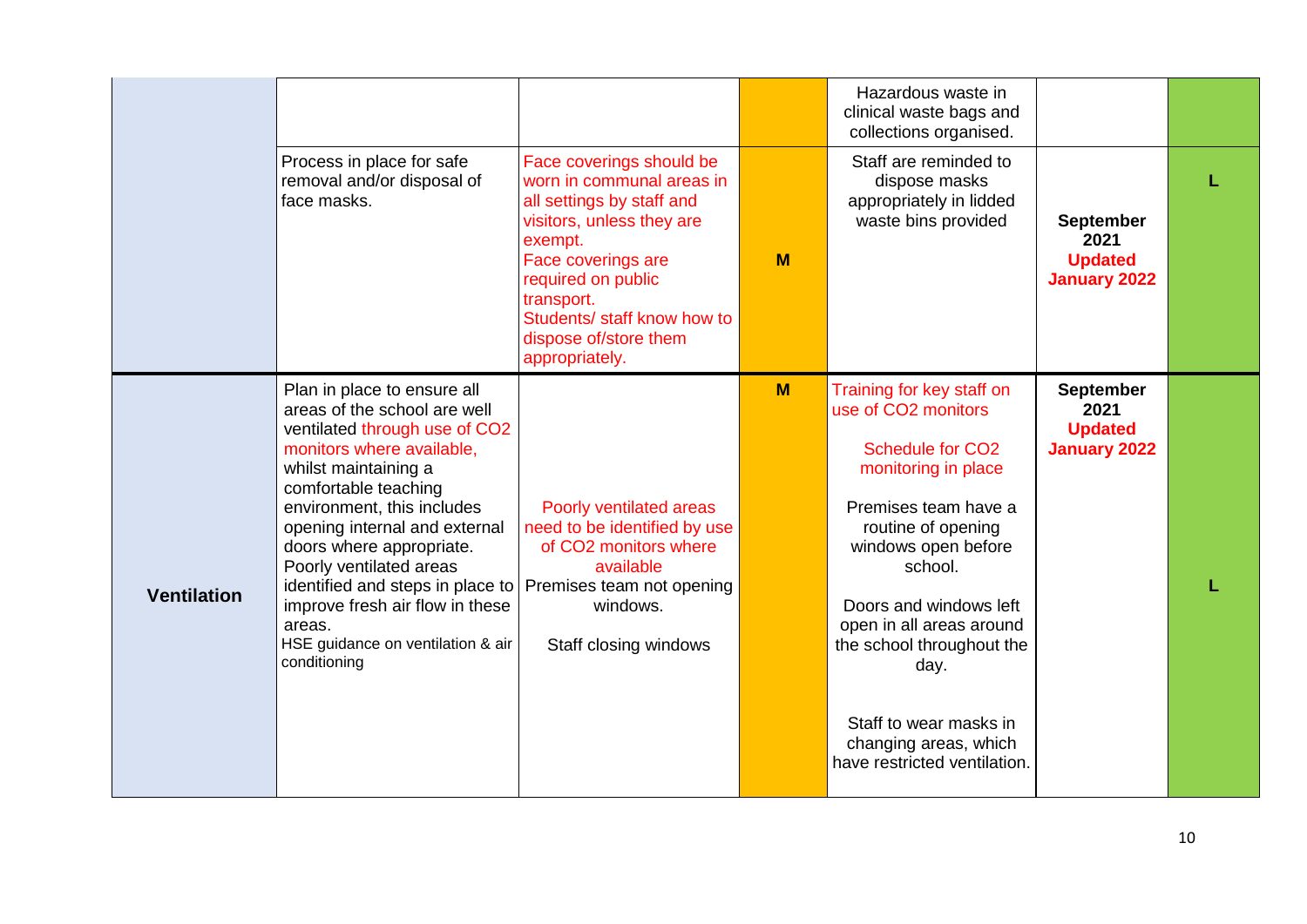|                 |                                                                                                                                                                                                                                                                                                                     |                                                                                                                                                                                                                          |   | Signs on windows to<br>remind staff to keep them<br>open.<br>Staff are reminded at<br>briefings of the need to<br>keep areas well ventilated<br>at all times. |                          |  |
|-----------------|---------------------------------------------------------------------------------------------------------------------------------------------------------------------------------------------------------------------------------------------------------------------------------------------------------------------|--------------------------------------------------------------------------------------------------------------------------------------------------------------------------------------------------------------------------|---|---------------------------------------------------------------------------------------------------------------------------------------------------------------|--------------------------|--|
|                 | Approach to staff absence<br>reporting and recording in<br>place. All staff aware.                                                                                                                                                                                                                                  | Staff unaware                                                                                                                                                                                                            | M | All staff reminded of usual<br>procedure for reporting<br>absence to include reason<br>for isolation.                                                         |                          |  |
| <b>Staffing</b> | Risk assessments in place for<br>those staff who are clinically<br>extremely vulnerable, and<br>appropriate arrangements for<br>mitigating risk are identified.<br>Communication arrangements<br>are in place with those staff<br>and their role in continuing to<br>support the working of the<br>school is clear. | Shielding is no longer in<br>place. Clinically extremely<br>vulnerable and vulnerable<br>staff and/ or pupils have<br>risk assessments which<br>identify any specific<br>adjustments to allow them<br>to attend on site. | M | Staff informed of CEV<br>Regulations and RA's<br>undertaken for any<br>additional arrangements<br>to be made                                                  | <b>September</b><br>2021 |  |
|                 | Staffing roles and<br>responsibilities with regards to<br>the contingency remote<br>provision alongside in-school<br>provision agreed and<br>communicated.                                                                                                                                                          | Staff are unaware of their<br>role in the continued<br>contingency plans<br>regarding remote<br>education, should the plan<br>be enacted.                                                                                | M | Staff reminded on<br>contingency plans for<br>remote learning at<br>briefings and staff<br>meetings                                                           | <b>September</b><br>2021 |  |
|                 | Approach to support<br>wellbeing, mental health and<br>resilience in place, including<br>bereavement support.                                                                                                                                                                                                       | Staff unaware                                                                                                                                                                                                            | M | Staff are aware of<br>available support and<br>advice for schools and<br>pupils available                                                                     | <b>September</b><br>2021 |  |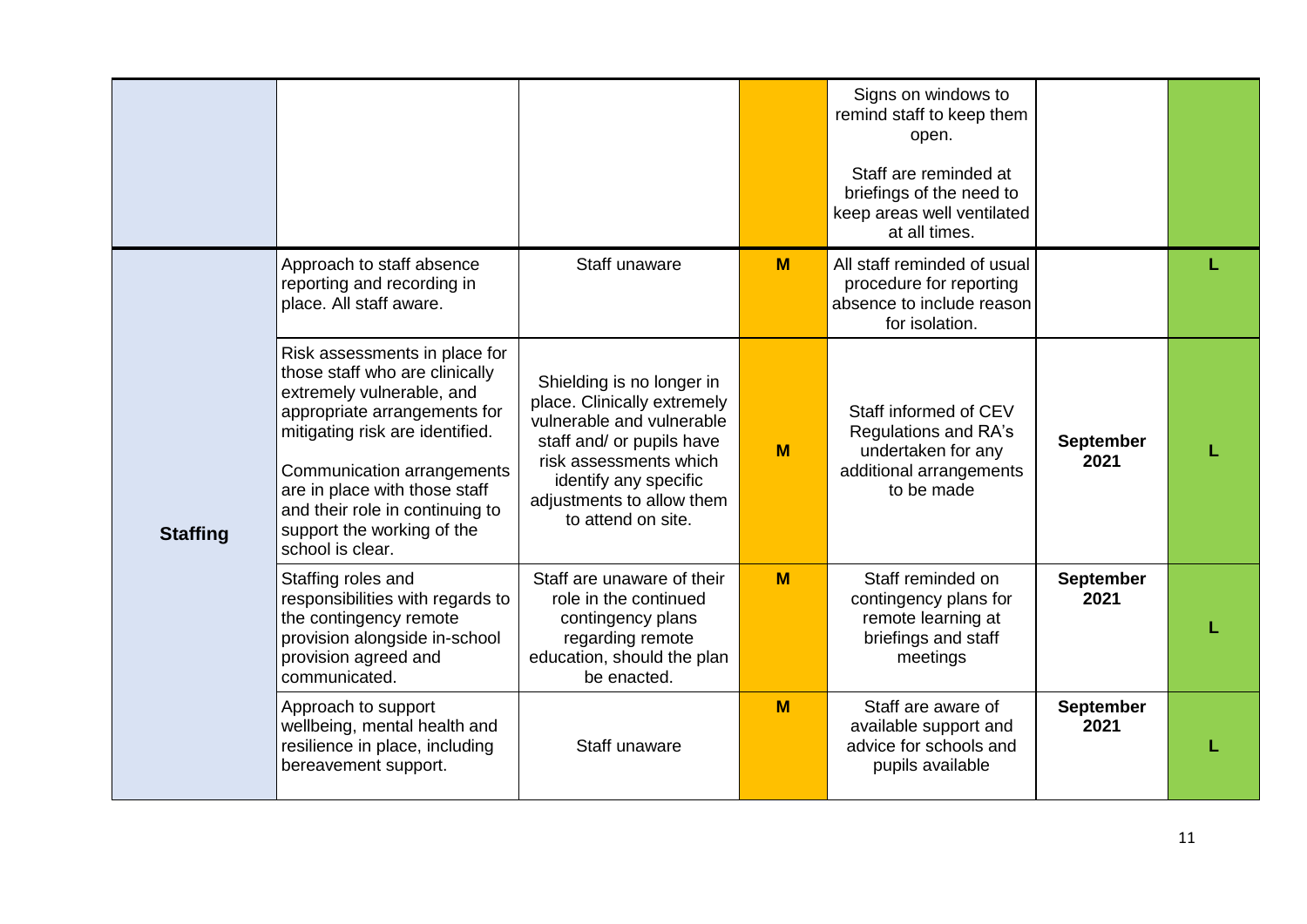| How staff are supported to<br>follow this within their own<br>situations and that of pupils<br>and colleagues is clear.                                                                                                                                          |                                                                                                   |   |                                                                                                                                                                                                                                                                                               |                                                                   |  |
|------------------------------------------------------------------------------------------------------------------------------------------------------------------------------------------------------------------------------------------------------------------|---------------------------------------------------------------------------------------------------|---|-----------------------------------------------------------------------------------------------------------------------------------------------------------------------------------------------------------------------------------------------------------------------------------------------|-------------------------------------------------------------------|--|
| Arrangements for accessing<br>and reporting regular LFD<br>testing are in place and<br>communicated.                                                                                                                                                             | Staff fail to continue LFD<br>testing at home.                                                    | M | Staff receive regular<br>reminders to collect<br>lateral flow test from the<br>office at briefings and are<br>strongly advised to test<br>twice weekly. Staff are to<br>contact the Headteacher<br>to report any positive<br>LFDs.                                                            | <b>September</b><br>2021<br><b>Updated</b><br><b>January 2022</b> |  |
| Arrangements in place for any<br>visitors/ contractors on site,<br>protocols and expectations<br>shared.<br>NB: Their employer may<br>require them to wear PPE.<br>This should be documented as<br>part of the risk assessment<br>carried out by the Contractor. | Visitors unaware                                                                                  | M | Check with the contractor<br>any requirements their<br>employer has specified<br>before visit. Share/<br>update school protocols.<br>All visitors on site when<br>pupils are in will be asked<br>to wear a mask.<br>Visitors to school during<br>the school day will be kept<br>to a minimum. | <b>September</b><br>2021                                          |  |
| Arrangements in place for any<br>externally employed adults<br>delivering learning in school<br>e.g. sports coaches, music<br>tutors, forest school leaders.<br>Protocols and expectations<br>shared.                                                            | Visiting professionals<br>refuse to take LFD tests or<br>unaware of protocols and<br>expectations | M | Visiting professionals<br>asked to take LFD tests<br>and follow protocols.<br>Music therapy sessions to<br>be maintained in regular<br>groups.                                                                                                                                                | <b>September</b><br>2021                                          |  |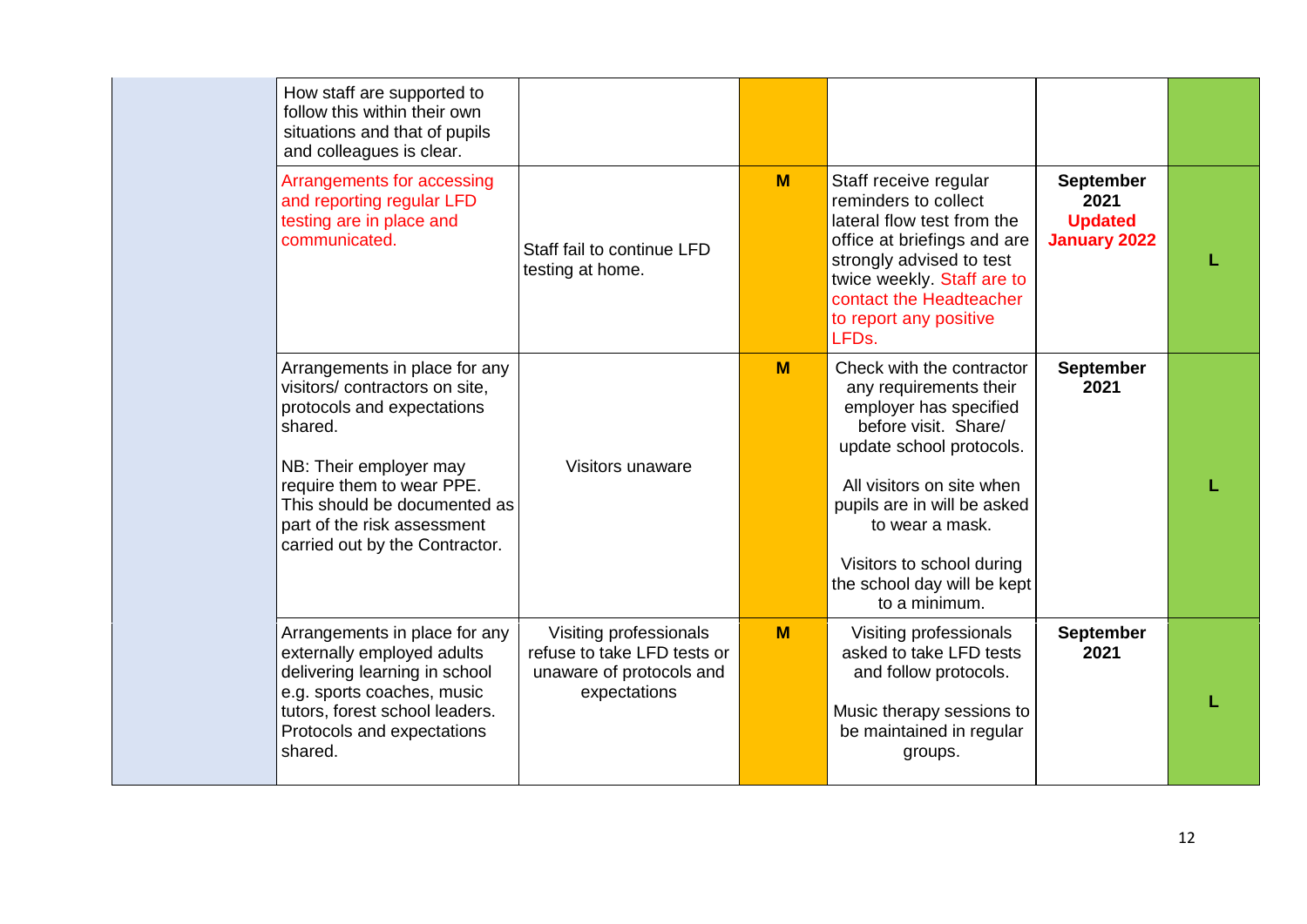|                                                                               |                                                                                                                                                                                     |                                                                                                                                                                                                                               |   | Share amended<br>procedures, obtain their<br>assessments outlining<br>controls, e.g. only offering<br>limited activities which<br>maintain distancing, all<br>equipment stringently<br>cleaned. |                          |   |
|-------------------------------------------------------------------------------|-------------------------------------------------------------------------------------------------------------------------------------------------------------------------------------|-------------------------------------------------------------------------------------------------------------------------------------------------------------------------------------------------------------------------------|---|-------------------------------------------------------------------------------------------------------------------------------------------------------------------------------------------------|--------------------------|---|
| <b>Catering</b>                                                               | Arrangements for the<br>continued provision of FSMs<br>for eligible children not<br>attending school due to self-<br>isolation are in place.                                        | Only applicable for under<br>18s who have tested<br>positive for COVID19 and<br>required to isolate, who are<br>eligible for FSMs.                                                                                            | M | Protocol in place for the<br>administration of<br>vouchers.                                                                                                                                     | <b>September</b><br>2021 |   |
|                                                                               | PPE requirements understood<br>and appropriate supplies in<br>place.                                                                                                                | Some PPE required for<br>onsite testing and any<br>specific arrangements i.e.<br>AGP <sub>s</sub> .                                                                                                                           | M | School has a regular<br>supply of masks and<br>these are replaced<br>regularly. Staff can<br>request additional masks<br>where necessary                                                        | <b>September</b><br>2021 |   |
| <b>PPE</b>                                                                    | Appropriate PPE - Although<br>no longer a requirement, we<br>follow good practice to have<br>PPE available in the event of a<br>symptomatic person or<br>outbreak.                  | <b>Emergency PPE available</b><br>& publicised<br>RAs for pupils requiring<br>physical care include PPE<br>requirements                                                                                                       | L | All staff have access to<br>PPE and know that<br>member of SLT can get<br>this for them.<br>Procedures in place for<br>pupils with symptoms.                                                    | <b>September</b><br>2021 |   |
| <b>Response to</b><br>suspected/<br>confirmed case<br>of COVID19 in<br>school | Approach to suspected<br>COVID19 cases in place:<br>during school day<br><b>SLT</b> staff members<br>should be informed/<br>take action<br>Available room<br>established to be used | If a pupil begins to display<br>symptoms of COVID19<br>during the day, they are<br>isolated and parent is<br>called immediately. Classes<br>wait to be collected in the<br>allocated room on the<br>ground floor, overseen by | M | Ensure all staff are aware<br>of the protocols,<br>reminders at briefings                                                                                                                       | <b>September</b><br>2021 | M |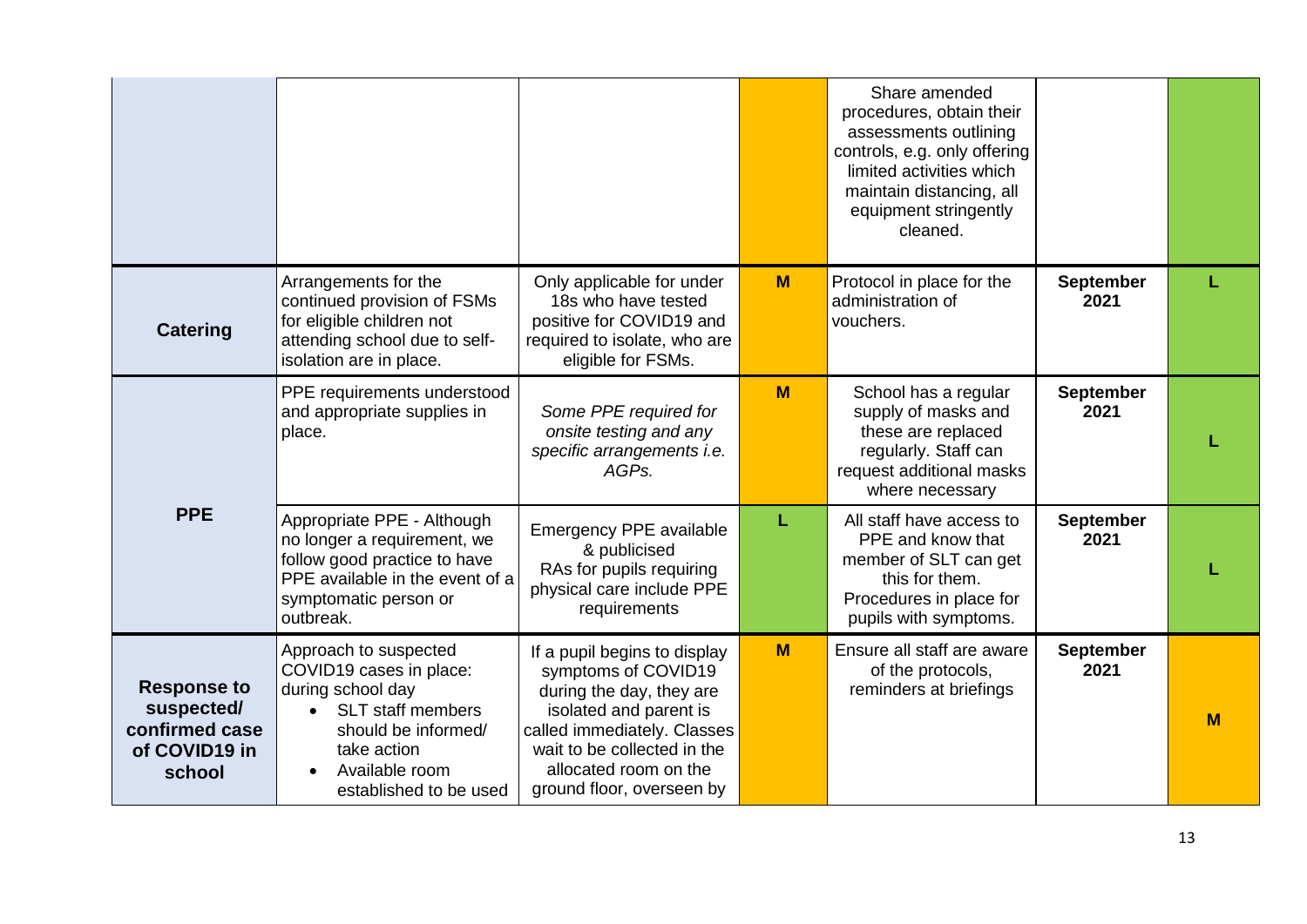| if an individual is<br>displaying symptoms<br>during the school day<br>and needs to be<br>isolated<br>Cleaning procedure in<br>place<br>Arrangements for<br>informing parent<br>community in place | SLT.<br>Any staff member who<br>begins to display symptoms<br>of COVID19 during the day,<br>immediately informs SLT<br>and leaves the site as soon<br>as possible.                                                                                                                                                                                                                                       |   |                                                                                                                                          |                                                                   |  |
|----------------------------------------------------------------------------------------------------------------------------------------------------------------------------------------------------|----------------------------------------------------------------------------------------------------------------------------------------------------------------------------------------------------------------------------------------------------------------------------------------------------------------------------------------------------------------------------------------------------------|---|------------------------------------------------------------------------------------------------------------------------------------------|-------------------------------------------------------------------|--|
| Approach to confirmed<br>COVID19 cases in place:<br>during school hours<br>Cleaning procedure in<br>place<br>Arrangements for<br>informing parent/carer<br>community in place                      | Close contacts are now<br>identified by NHS test and<br>trace following a confirmed<br>case.<br>Those who have been<br>double vaccinated or under<br>18 do not need to isolate<br>but are asked to take a<br>PCR instead.<br>Pupils who are unable to<br>take a PCR test will be<br>assessed individual with<br>the support of PHL team.<br>Contact Lewisham on call<br>service/ PHL team for<br>advice. | M | All staff informed<br>SLT to call, text and write<br>to parents<br>NHS: when to self-isolate<br>and what to do<br>is shared and followed | <b>September</b><br>2021<br><b>Updated</b><br><b>January 2022</b> |  |
| Approach to confirmed<br>COVID19 cases in place:<br>outside of school hours<br>Cleaning procedure in<br>$\bullet$<br>place                                                                         | Close contacts are now<br>identified by NHS test and<br>trace following a confirmed<br>case.<br>Those who have been                                                                                                                                                                                                                                                                                      | M | SLT are all aware of<br>protocols/procedures                                                                                             | <b>September</b><br>2021                                          |  |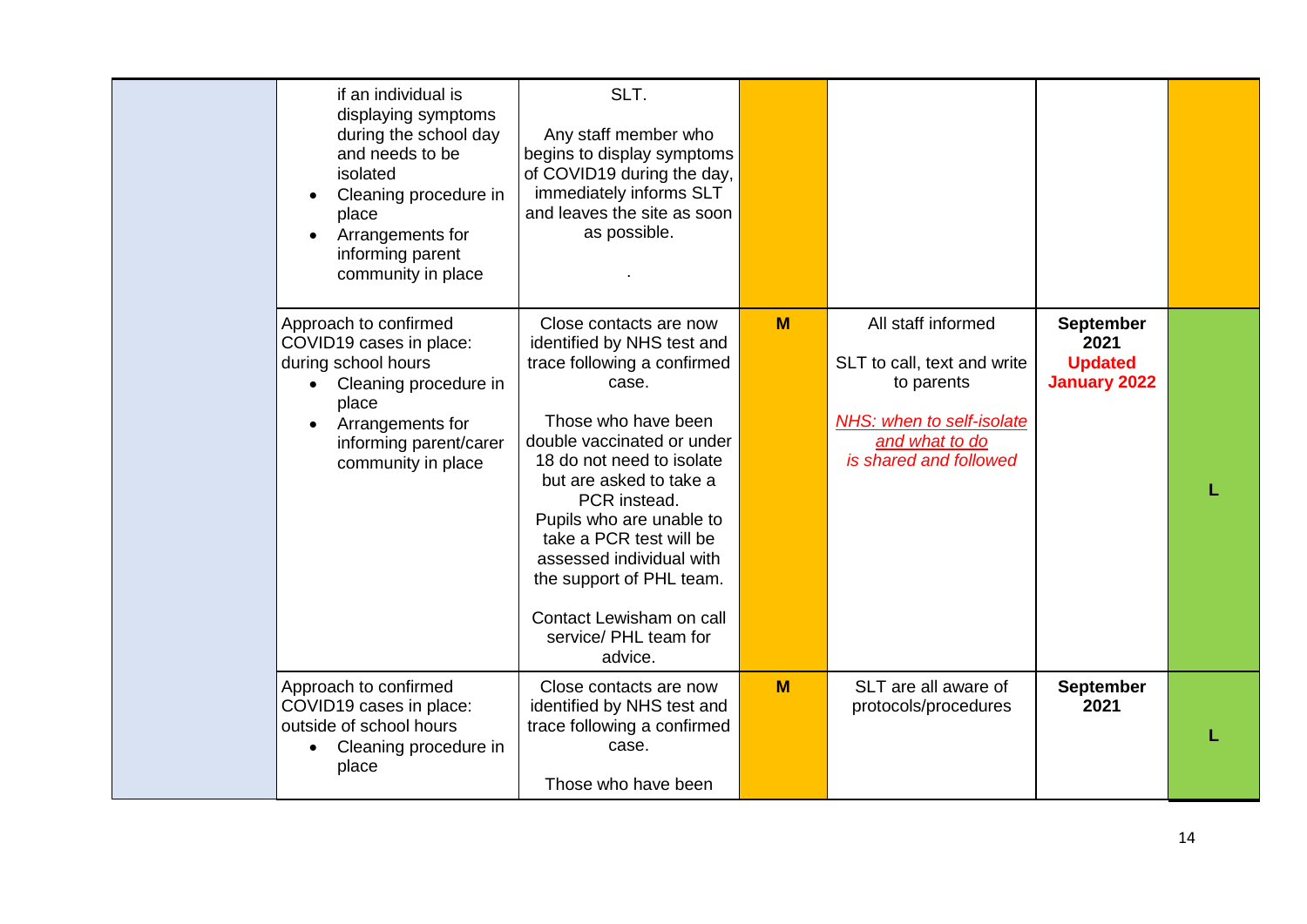|                       | Arrangements for<br>informing parent<br>community in place                                                          | double vaccinated or under<br>18 do not need to isolate<br>but asked to take a PCR<br>instead.<br>Pupils who are unable to<br>take a PCR test will be<br>assessed individual with<br>the support of PHL team.<br>Can contact Lewisham on<br>call service/ PHL team for<br>advice. |   |                                                                                                                                                                                                                                                                                          |                          |  |
|-----------------------|---------------------------------------------------------------------------------------------------------------------|-----------------------------------------------------------------------------------------------------------------------------------------------------------------------------------------------------------------------------------------------------------------------------------|---|------------------------------------------------------------------------------------------------------------------------------------------------------------------------------------------------------------------------------------------------------------------------------------------|--------------------------|--|
| Remote                | Contingency plan for remote<br>learning developed should<br>self-isolation or restricted<br>attendance be required. |                                                                                                                                                                                                                                                                                   | M | SLT in conjunction with<br>curriculum leads and<br>class teachers will lead on<br>home learning for any<br>self-isolation.                                                                                                                                                               | <b>September</b><br>2021 |  |
| <b>Education Plan</b> | Technology support in place.<br>DFE laptop allocation ordered,<br>for contingency purposes.                         |                                                                                                                                                                                                                                                                                   | M | Deku will support the<br>school with IT needs.                                                                                                                                                                                                                                           | <b>September</b><br>2021 |  |
| <b>Safeguarding</b>   | Staff are prepared for<br>supporting wellbeing of pupils<br>and receiving any potential<br>disclosures.             | Staff not notifying SLT of<br>their concerns.                                                                                                                                                                                                                                     | M | SLT will lead on support<br>to pupils such as welfare<br>calls and online links.<br>Staff know who the SLT<br>link is.<br>All staff have CPOMs log-<br>ins for recording<br>Staff refresher training<br>session on processes and<br>procedures and the<br>revised wellbeing<br>material. | October 2021             |  |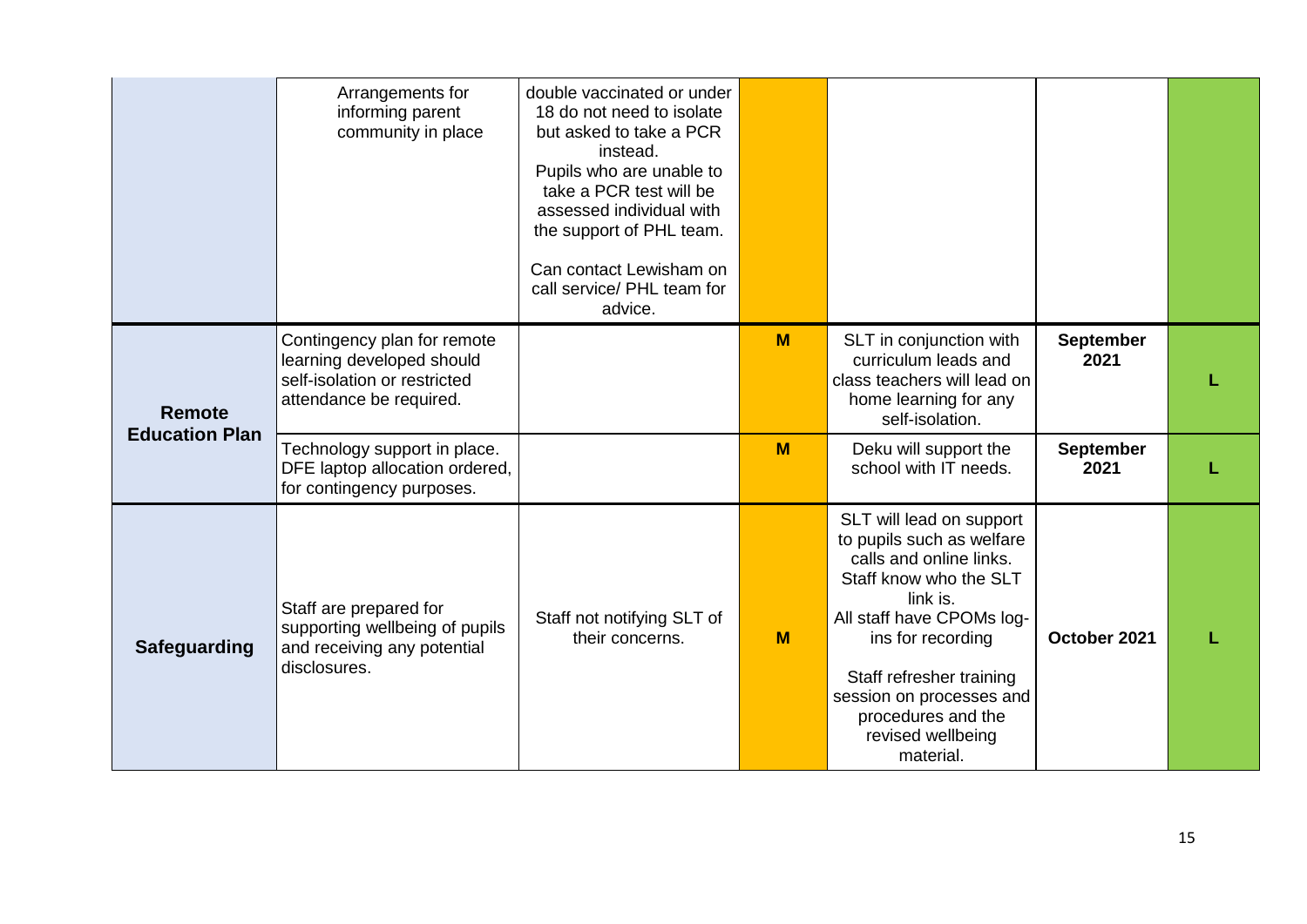|                                                | <b>Updated Child Protection</b><br>Policy in place.                                                                                                                                                                               | Safeguarding policy not<br>being followed    | M | Adopted most recent<br>Child Protection Policy, all<br>staff have received<br>safeguarding training on<br>INSET day.                               | <b>September</b><br>2021 |  |
|------------------------------------------------|-----------------------------------------------------------------------------------------------------------------------------------------------------------------------------------------------------------------------------------|----------------------------------------------|---|----------------------------------------------------------------------------------------------------------------------------------------------------|--------------------------|--|
|                                                | Where appropriate, work with<br>other agencies, such as social<br>care, has been undertaken to<br>support vulnerable CYP and<br>families to complete risk<br>assessments and planning.                                            |                                              | M | DSL/SLT will link with<br>CWCN to inform of any<br>pupils isolating.<br><b>SLT</b> to undertake Risk<br>Assessments for those at<br>home.          | <b>September</b><br>2021 |  |
|                                                | Where physical contact is<br>required in the context of<br>managing behaviour.                                                                                                                                                    | Staff will get close to pupils<br>in crisis. | M | The school maintains a<br>low arousal approach to<br>behaviour. Staff to follow<br>relational support plans.                                       | <b>September</b><br>2021 |  |
|                                                | Current learning plans, revised<br>expectations and required<br>adjustments have been<br>considered.                                                                                                                              |                                              | M | Staff are all aware of<br>curriculum requirements.<br>A hybrid recovery<br>curriculum to be in place.<br>Curriculum lead has<br>briefed all staff. | <b>September</b><br>2021 |  |
| <b>Curriculum /</b><br>learning<br>environment | Whole school approach to<br>adapting curriculum (S/M/L<br>term), including:<br>Wellbeing curriculum<br>recognising 'non-<br>curriculum' learning<br>that is being done at<br>home<br>capturing pupil<br>achievements/<br>outcomes | Curriculum plans are in<br>place.            | M | As above.                                                                                                                                          | <b>September</b><br>2021 |  |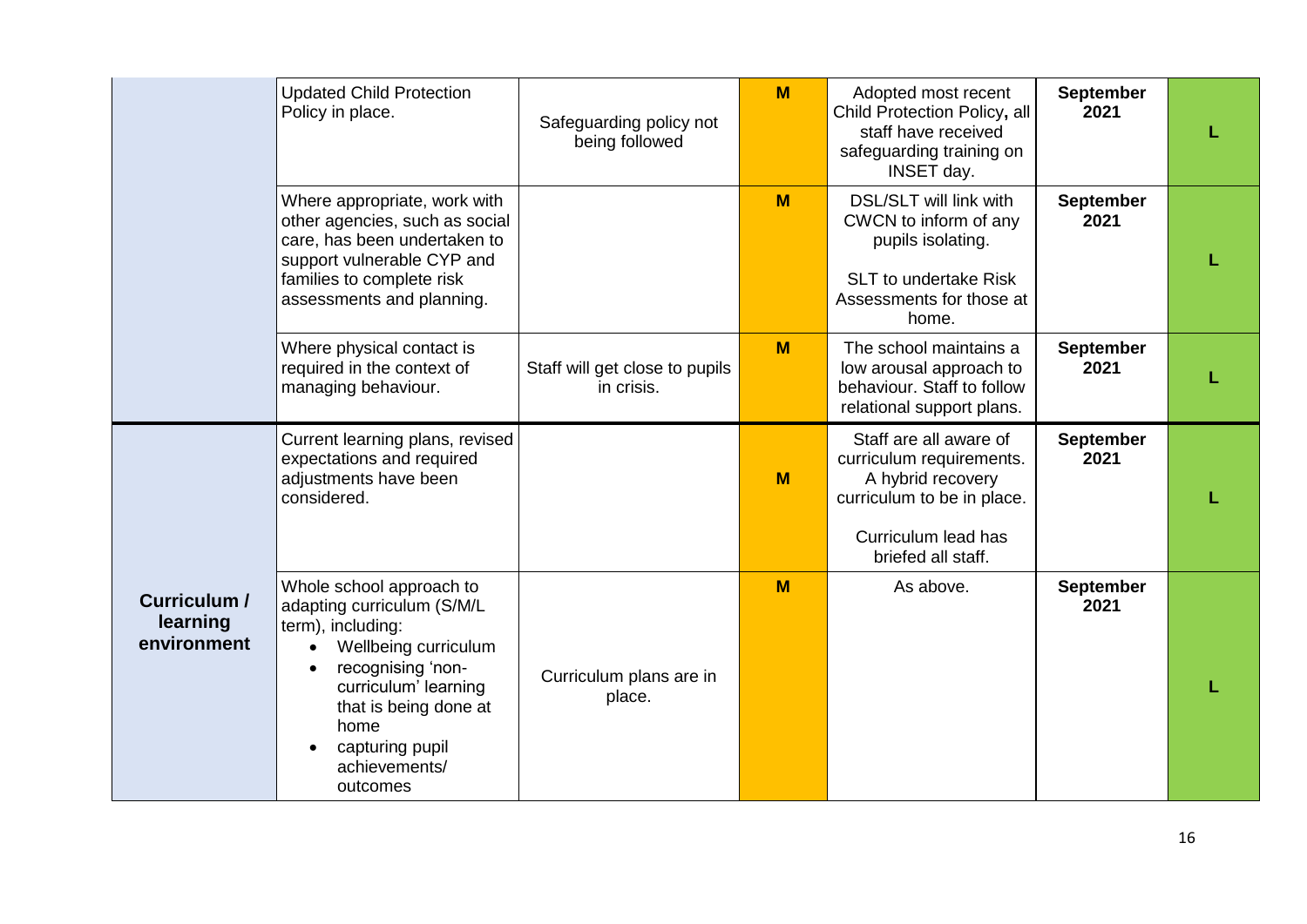|                      | utilising the DFE<br>'catch-up' funding and<br>programmes<br>contingency remote<br>learning plan                                                                       |                                                                                                                         |   |                                                                                                                          |                          |  |
|----------------------|------------------------------------------------------------------------------------------------------------------------------------------------------------------------|-------------------------------------------------------------------------------------------------------------------------|---|--------------------------------------------------------------------------------------------------------------------------|--------------------------|--|
|                      | Pupil behaviour policy and<br>principles are reviewed and<br>amended where necessary to<br>reflect the current<br>circumstances.                                       | Amendments needed if<br>necessary                                                                                       | M | SLT to consider and<br>change to Behaviour<br>policy and principles and<br>communicate to all staff.                     | <b>September</b><br>2021 |  |
|                      | Arrangements for teaching<br>pupils how to keep themselves<br>safe online are in place and<br>aligned to the contingency<br>remote learning plan.                      | Staff stop direct teaching of<br>safety measures to pupils.                                                             | M | Staff reminded to continue<br>to teach safety measures<br>and pupils reminded in<br>assembly and by Learning<br>mentors. | <b>September</b><br>2021 |  |
|                      | Approach to promoting and<br>supporting attendance for all<br>pupils determined, including<br>those who may be anxious.                                                | Some very vulnerable<br>pupils may not attend.                                                                          | M | Medical advice in writing<br>will be sought for any<br>pupils not attending.                                             | September<br>2021        |  |
| <b>Attendance</b>    | Approach to support for<br>parents where rates of<br>persistent absence were high<br>before closure.                                                                   | Attendance officer to<br>support deputy<br>headteacher responsible<br>for attendance and SLT in<br>managing attendance. | M | All staff and medical team<br>to reassure any parents<br>and support them back to<br>full attendance.                    | October 2021             |  |
| <b>Communication</b> | Information shared with staff<br>around the updated plan,<br>including returning to some<br>pre COVID arrangements and<br>some new arrangements $-$ as<br>appropriate. | Staff miss out on<br>information.                                                                                       | M | All staff given aide<br>memoire via email and on<br>noticeboard. All updates<br>regularly shared at<br>briefing.         | <b>September</b><br>2021 |  |
|                      | Union representatives<br>informed of updated plans.                                                                                                                    |                                                                                                                         | M | SLT will do this.                                                                                                        | October 2021             |  |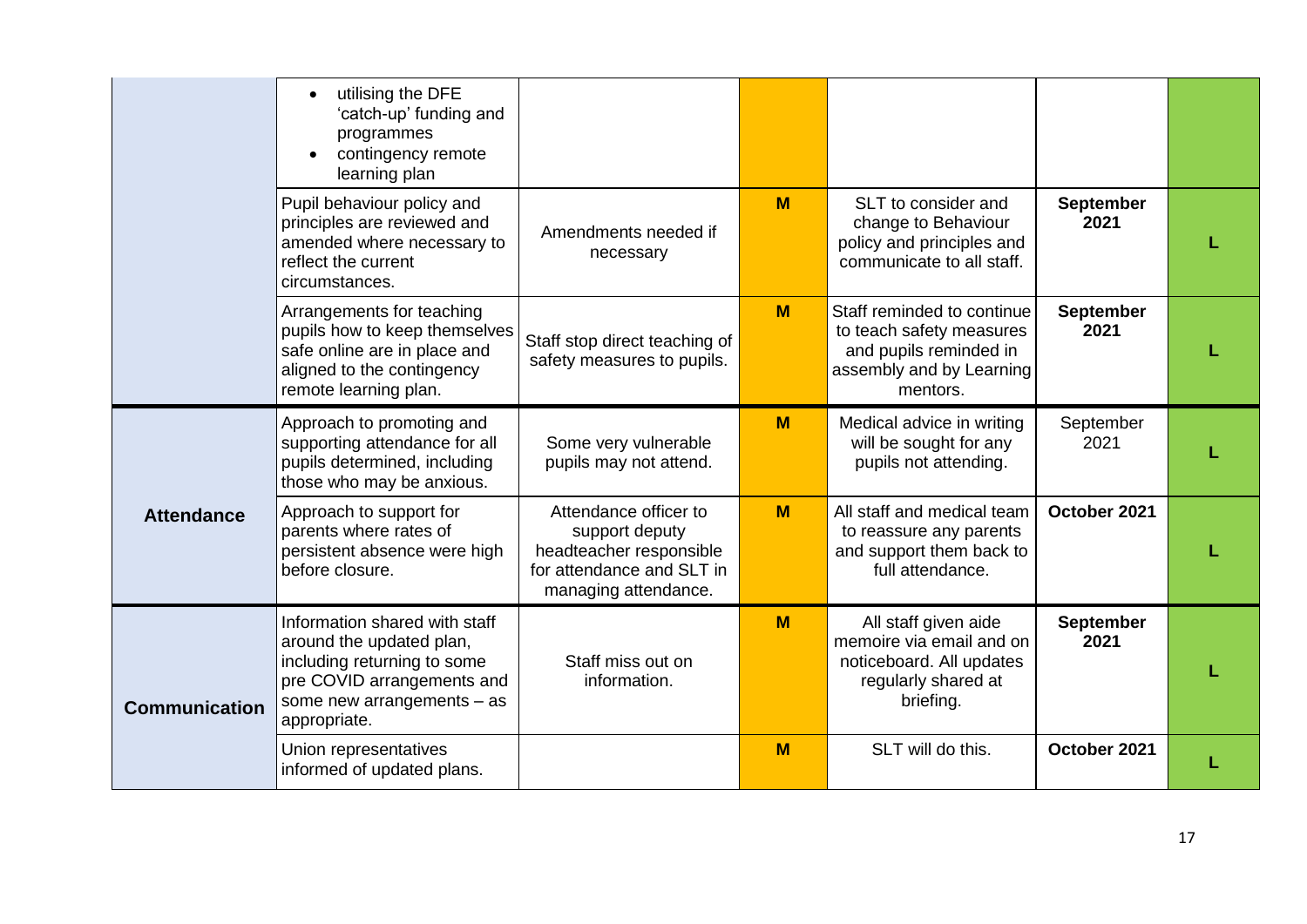|                                 | <b>Updated Risk Assessment</b><br>published on website.                                                                                                                                                                                                                                                                                                                                                       |                                                                              |   |                                                                                                                      | October 2021             |  |
|---------------------------------|---------------------------------------------------------------------------------------------------------------------------------------------------------------------------------------------------------------------------------------------------------------------------------------------------------------------------------------------------------------------------------------------------------------|------------------------------------------------------------------------------|---|----------------------------------------------------------------------------------------------------------------------|--------------------------|--|
|                                 | Symptoms and self-isolation<br>Pupils, staff and other adults<br>should follow public health<br>advice on when to self-isolate<br>and what to do. They should<br>not come into school if they<br>have symptoms, have had a<br>positive test result or other<br>reasons requiring them to stay<br>at home due to the risk of<br>them passing on COVID-19<br>(for example, they are<br>required to quarantine). | Staff, parents/carers and<br>visitors not following public<br>health advice. | M | Briefings, letters,<br>newsletters and texts will<br>be used to keep whole<br>school community<br>regularly updated. | <b>September</b><br>2021 |  |
|                                 | Communications with parents<br>on the:<br>Revised plans, any<br>$\bullet$<br>control measures that<br>remain in place and<br>any that have ceased<br>Contingency plans<br>Outbreak management<br>plans<br>Wellbeing/pastoral<br>support                                                                                                                                                                       |                                                                              | M | As above                                                                                                             | <b>September</b><br>2021 |  |
|                                 | On-going regular<br>communication plans<br>determined to ensure parents<br>are kept well-informed                                                                                                                                                                                                                                                                                                             |                                                                              | M | Letters, website updates,<br>texts                                                                                   | <b>September</b><br>2021 |  |
| Governors/<br><b>Governance</b> | Governors have oversite of<br>plans and risk assessments.                                                                                                                                                                                                                                                                                                                                                     |                                                                              | L | On-going agenda item<br>updating parents on Covid<br>measures or email if<br>necessary.                              | <b>September</b><br>2021 |  |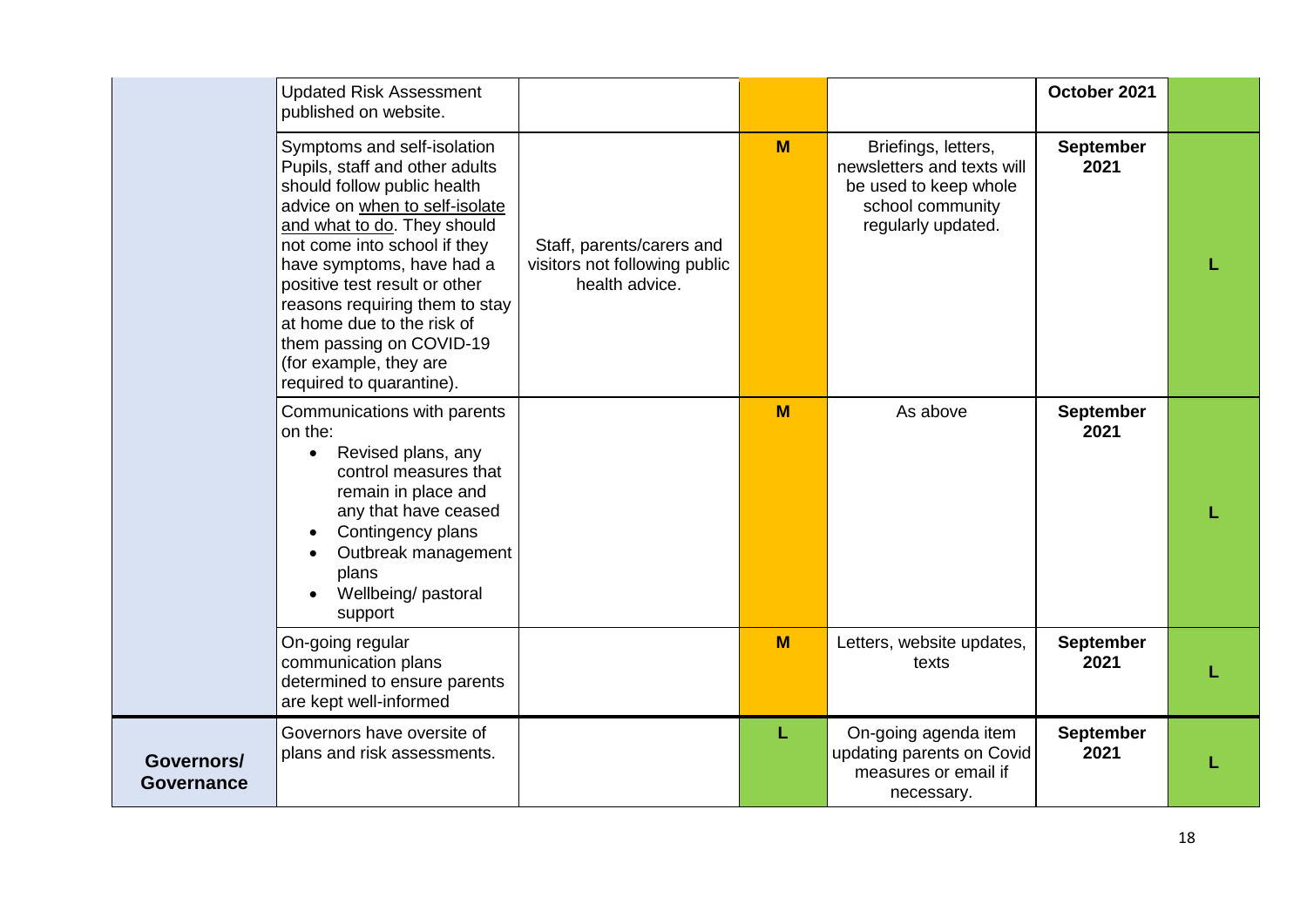|                | Approach to communication<br>between Leaders and<br>governors is clear and<br>understood.                                                                                           |   |                                                                                                     |                          |  |
|----------------|-------------------------------------------------------------------------------------------------------------------------------------------------------------------------------------|---|-----------------------------------------------------------------------------------------------------|--------------------------|--|
|                | Governors have oversight of<br>all staff wellbeing and<br>appropriate arrangements in<br>place to support Headteacher<br>and SLT.                                                   | L | Updates to Finance,<br><b>Resources and FGB</b><br>committees.                                      |                          |  |
|                | Additional costs incurred due<br>to COVID19 are understood<br>and clearly documented.                                                                                               | M | Report to F&R committee.                                                                            | October 2021             |  |
| <b>Finance</b> | Claims submitted for<br>reimbursement for example,<br>increased premises related<br>costs; additional cleaning;<br>increased support for FSM<br>vouchers COVID-19 workforce<br>fund | г | School cannot submit<br>claims due to budget<br>context.                                            | <b>December</b><br>2021  |  |
|                | Any loss of income<br>understood, including the<br>impact of lettings and the<br>financial implications of<br>possibly not restarting.                                              | L | Report to F&R<br>Committee.                                                                         | <b>December</b><br>2021  |  |
|                | Test kits are securely stored<br>and distributed to staff.                                                                                                                          | L | Protocol in place.<br>Tests are very securely<br>stored.                                            | <b>September</b><br>2021 |  |
| <b>Testing</b> | Staff are aware of how to<br>safely take and process the<br>test.<br>Shared the following:<br><b>NHS</b> instruction leaflet<br>$\bullet$                                           | M | New staff briefed by SLT<br>if necessary.<br>All staff and pupil tests<br>are administered at home. | <b>September</b><br>2021 |  |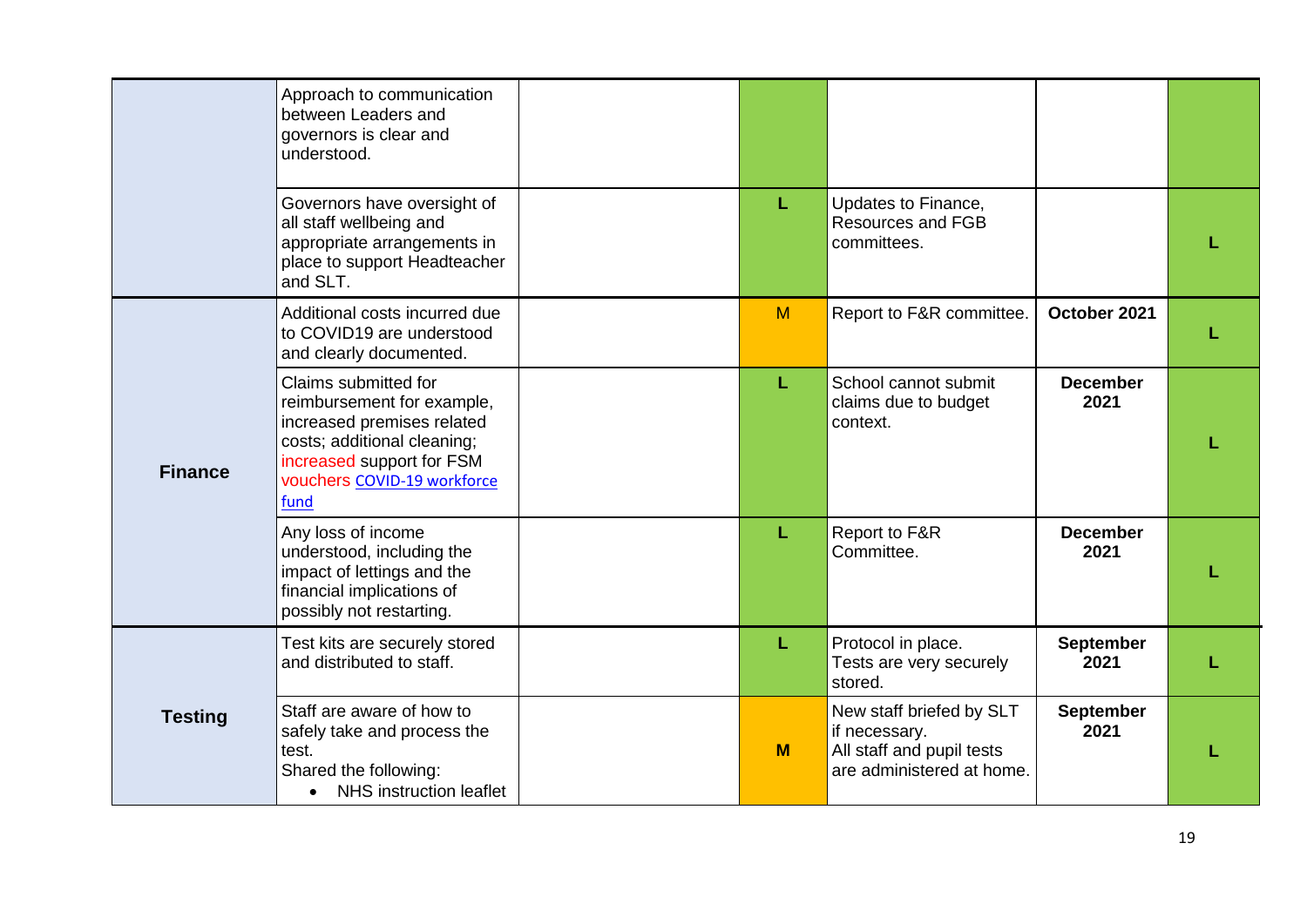|                                     | Training video and<br>$\bullet$<br>online resources on<br>the document sharing<br>platform<br>Contact details if<br>queries<br>Process for reporting<br>incidents                                                                                                           |   |                                                                                                                                                                                         |                          |   |
|-------------------------------------|-----------------------------------------------------------------------------------------------------------------------------------------------------------------------------------------------------------------------------------------------------------------------------|---|-----------------------------------------------------------------------------------------------------------------------------------------------------------------------------------------|--------------------------|---|
|                                     | Arrangements in place to ask<br>parents and other attendees to<br>take a lateral flow device<br>(LFD) test before attending a<br>school or college event and<br>visitors to test before visiting                                                                            | M | <b>Parents and visitors</b><br>informed of the process<br>via letter, email or verbal<br>communication.<br>All visitors will be<br>screened before entering                             | <b>January 2022</b>      | M |
|                                     | Staff are aware of how to<br>report their test results to<br>school and to NHS Test and<br>Trace.                                                                                                                                                                           | L | Process in place.                                                                                                                                                                       | <b>September</b><br>2021 |   |
|                                     | Staff are aware of how to<br>report any incidents both<br>clinical and non-clinical.                                                                                                                                                                                        | L | Process in place.                                                                                                                                                                       | <b>September</b><br>2021 |   |
|                                     | Process in place to monitor<br>and replenish test supplies                                                                                                                                                                                                                  | L | Monitored by SLT.<br>Process in place.                                                                                                                                                  | <b>September</b><br>2021 |   |
| <b>Educational</b><br><b>visits</b> | Full and thorough risk<br>assessments in relation to all<br>educational visits and ensure that<br>any public health advice, such as<br>hygiene and ventilation<br>requirements, is included as part<br>of that risk assessment.<br>H&S on educational visits<br><b>OEAP</b> | M | <b>Educational Visits</b><br>coordinator to support<br>staff with information.<br>Risk assessments will be<br>obtained from venues<br>prior to any visits.<br>Vulnerable pupils will be | October 2021             |   |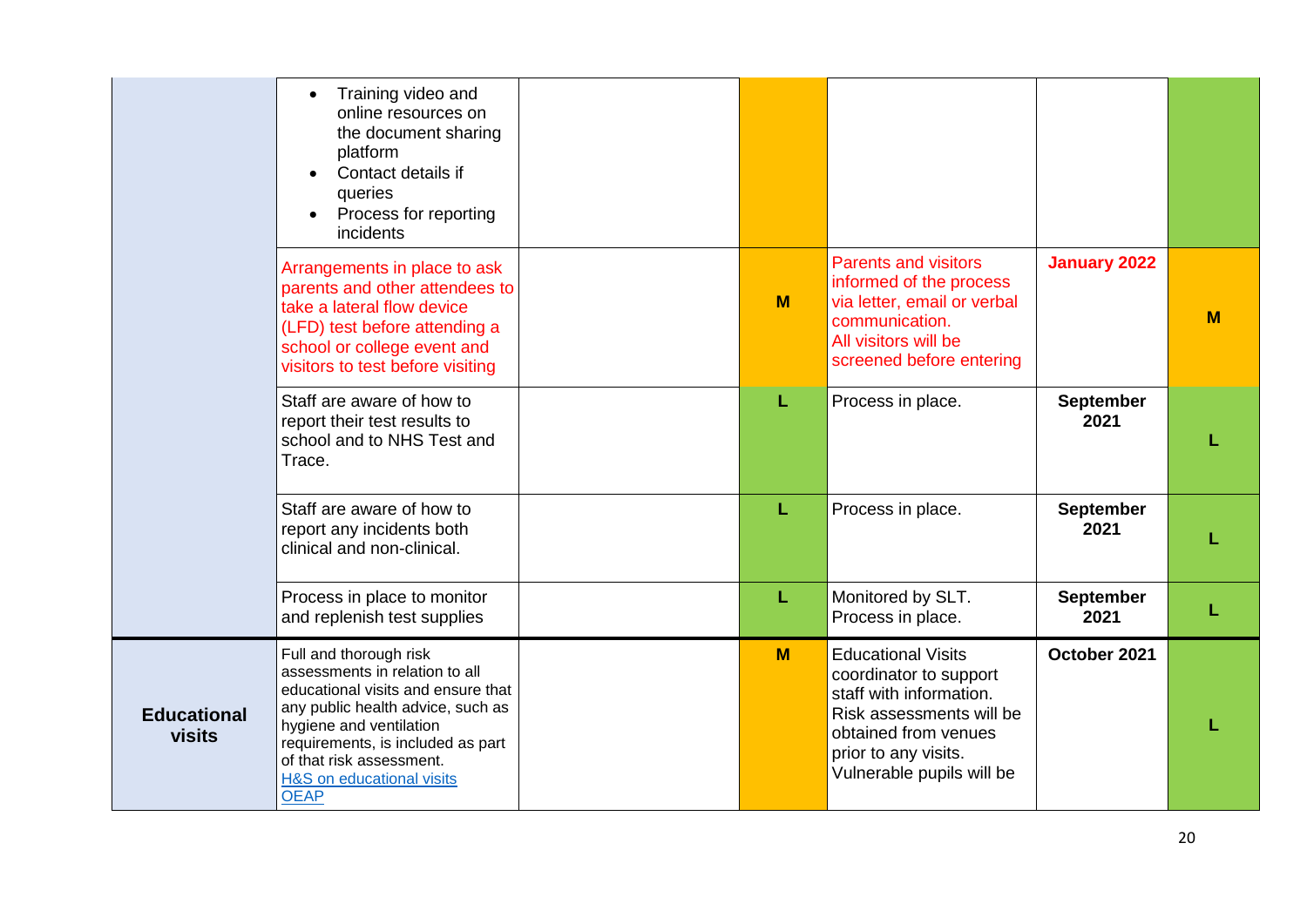|                                              |                                                                                                                                                                                                                                                                                                                                                                                                                                                                                                                                                                                                                                                                                                                    |                                                                                                                                                                                                                                                                                                                                                       |   | identified and individually<br>risk assessed.<br>Advice sought to ensure<br>adequate insurance cover<br>(including cancellation).   |                          |  |
|----------------------------------------------|--------------------------------------------------------------------------------------------------------------------------------------------------------------------------------------------------------------------------------------------------------------------------------------------------------------------------------------------------------------------------------------------------------------------------------------------------------------------------------------------------------------------------------------------------------------------------------------------------------------------------------------------------------------------------------------------------------------------|-------------------------------------------------------------------------------------------------------------------------------------------------------------------------------------------------------------------------------------------------------------------------------------------------------------------------------------------------------|---|-------------------------------------------------------------------------------------------------------------------------------------|--------------------------|--|
| <b>Outbreak</b><br><b>Management</b><br>Plan | Outbreak management plan<br>developed to cover<br>arrangements should children,<br>pupils, pupils or staff test<br>positive for COVID19, and<br>how the school shall operate if<br>advised to take extra<br>measures to help break chains<br>of transmission.<br>Settings will continue to have<br>a role in working with health<br>protection teams in the case of<br>a local outbreak. If there is a<br>substantial increase in the<br>number of positive cases in a<br>setting (Stepping measures up<br>and down) or if central<br>government offers the area an<br>enhanced response package,<br>a director of public health<br>might advise a setting to<br>temporarily reintroduce some<br>control measures. | Outbreak Management<br>plan covering re-<br>introduction of some<br>measures including<br>reduced mixing, face<br>coverings, remote<br>education is developed,<br>and all staff are aware of<br>their role. Communicated<br>with parents and pupils<br>regarding when this would<br>come into place and how<br>they would be informed if<br>required. | M | Outbreak Management<br>Plan shared with all staff<br>during whole school<br>virtual briefing and<br>available on school<br>website. | <b>September</b><br>2021 |  |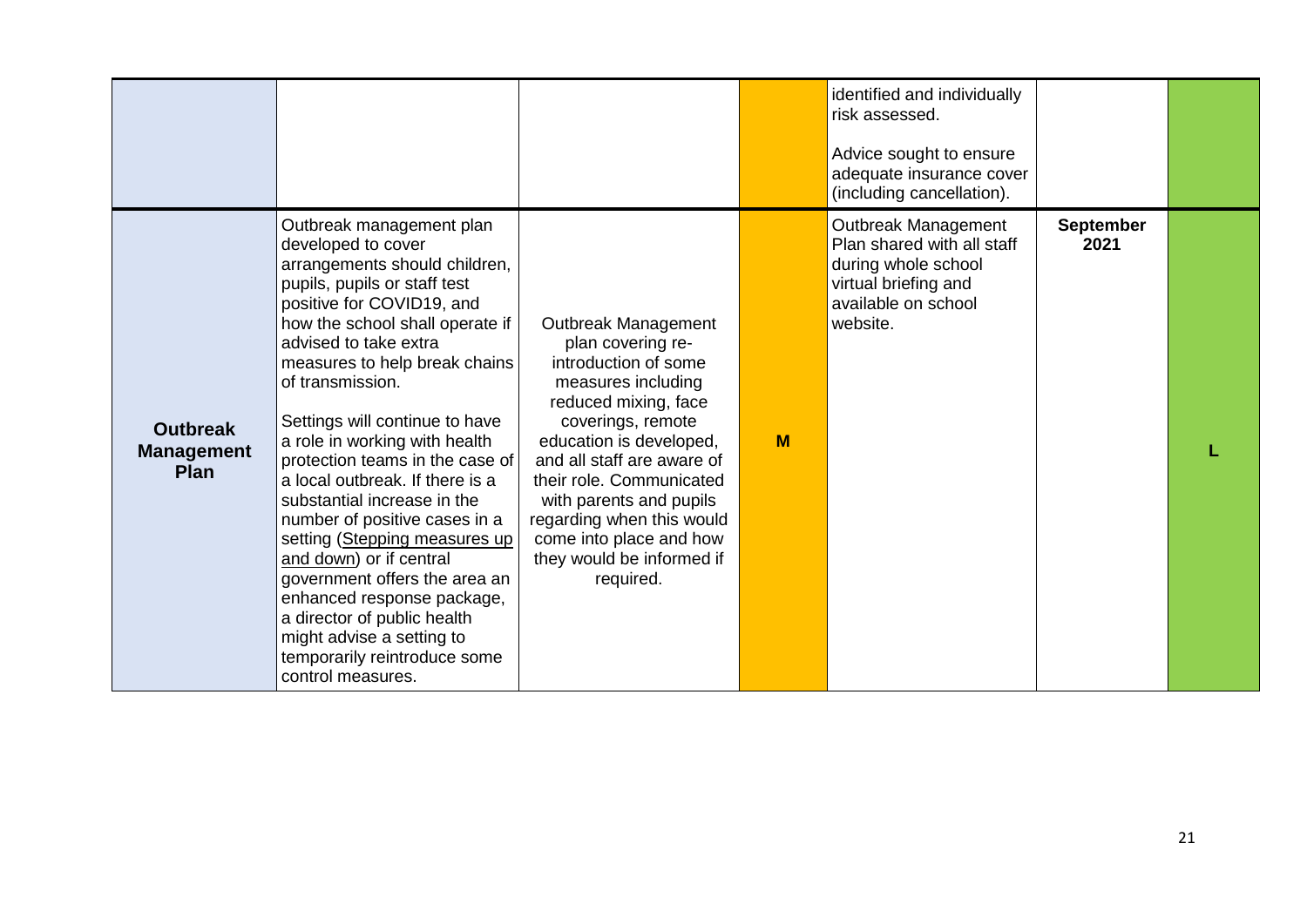#### **Appendix A- Outbreak Management Plan**

#### **1. Outbreak Management**

- 1.1. Any outbreak management measures in which Watergate School will only be considered with advice from Public Health, kept to the minimum number of pupils/staff or groups possible, and for the shortest amount of time possible. The re-introduction of some additional protective measures may be a necessary response to a potential outbreak in school. In all cases, any educational drawbacks should be balanced with the benefits of managing transmission.
- 1.2. The school, with advice from Public Health may consider taking extra actions if the number of positive cases substantially increases. The DFE guidance states:

Action may be required for most education and childcare settings, whichever of these thresholds is reached first:

- 5 children, pupils, pupils or staff, who are likely to have mixed closely, test positive for COVID-19 within a 10-day period: or
- 10% of children, pupils, pupils or staff who are likely to have mixed closely test positive for COVID-19 within a 10-day period
- For special schools, residential settings, and settings that operate with 20 or fewer children, pupils, pupils and staff at any one time: 2 children, pupils, pupils and staff, who are likely to have mixed closely, test positive for COVID-19 within a 10-day period
- 1.3. Contacts -Identifying a group that is likely to have mixed closely together might be:
	- A form / subject class
	- A friendship group mixing at break times
	- Staff / children taking part in the same activity session together
	- Wrap around care
	- Sports teams
	- Tutor offering one-to-one support to a child or multiple children at the same time (music lessons etc)
- 1.4. This plan will focus on the following main themes in the school's response to a COVID outbreak
	- a) Prevention: put in place control measures (further details in section 2 above)
	- b) Identification and management: work with NHS test and trace, the London Borough of Lewisham, and the London Coronavirus Response Cell (LCRC) to support the identification of emerging outbreaks; control and risk mitigation to reduce spread of COVID-19.
	- c) Isolation of cases at home, and virtual learning
	- d) Testing: ongoing lateral flow device (LFD) testing in staff and secondary aged pupils and daily testing for eligible identified contacts
	- e) Contact tracing: supporting NHS test and trace when further, detailed information is needed
	- f) Data collection: accurately record on the registers when pupils and staff are isolating
	- g) Engagement and communication: keep staff, pupils and their families informed with current situations.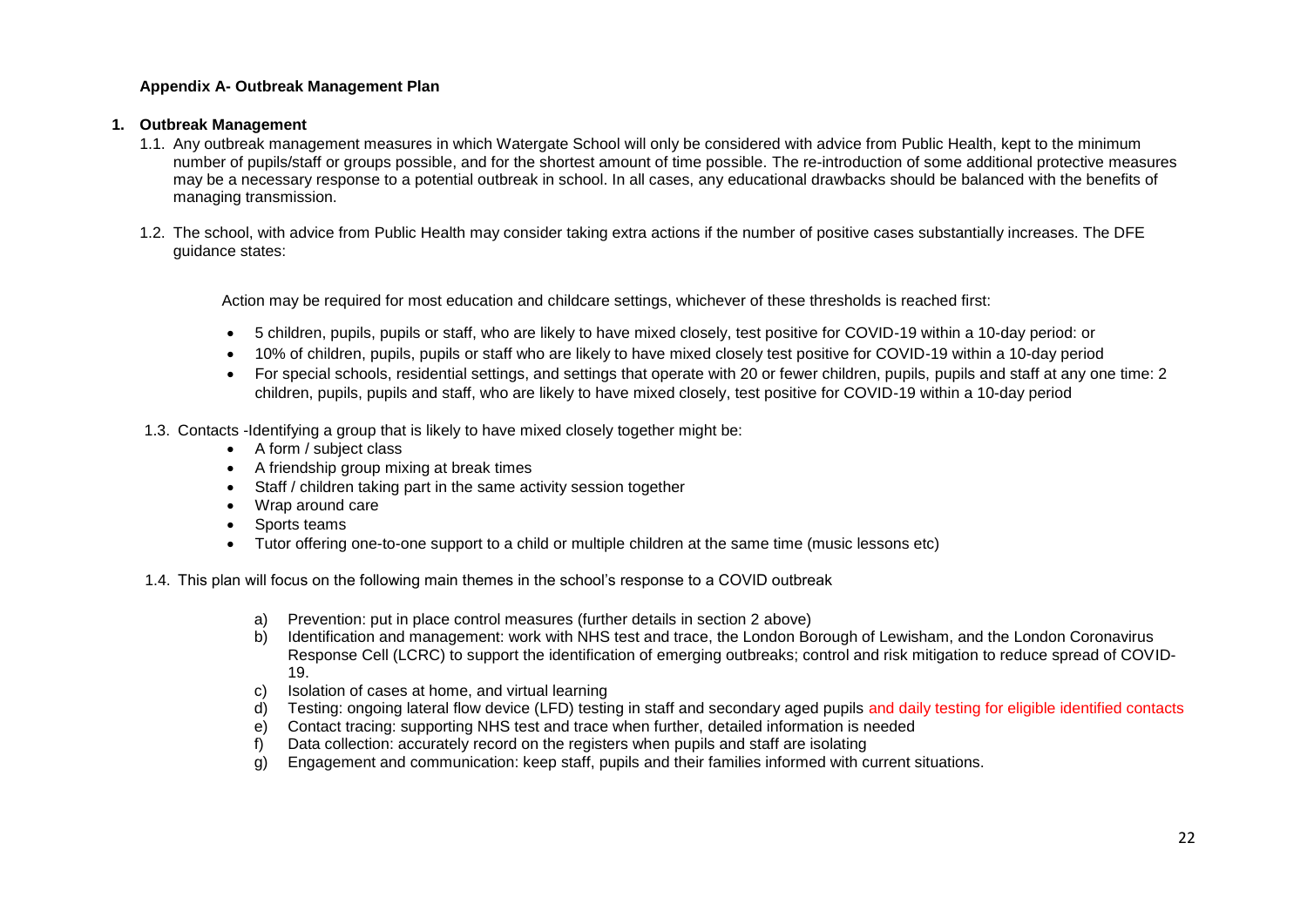- 1.5. The following scenarios are considered below, mapped to the themes above. For definitions of confirmed and possible COVID-19, and of being identified as a contact, see Glossary.
	- A. When a confirmed diagnosis of COVID-19 has been at Watergate (see Glossary for 'case-definition')
	- B. Multiple people diagnosed with COVID-19 (2 or more linked diagnoses within 14 days) are reported within Watergate school
	- C. When there is substantial community transmission, involving an outbreak within the wider local community.
	- D. What to advise when someone is unwell with COVID symptoms in the school setting

#### **2. Scenario A – Single Confirmed COVID Case**

- 2.1. Pupils, staff and other adults should follow public health advice about when to self-isolate. They should not come into school if they have symptoms, have had a positive test result or other reasons requiring them to stay at home due to the risk of them passing on COVID e.g. they are required to quarantine.
- 2.2. Prevention control measures will be in place across the school (see section 2 above)
- 2.3. Identification and management School will be notified of the case/absence and will record the absence on the school register
- 2.4. Isolation of cases cases will requested to provide their end of isolation date and this will be recorded on the school system
- 2.5. Testing Staff and secondary aged pupils will be encouraged to continue testing on LFD twice a week (from the start of the autumn term until review due end of September 2021) Agree arrangements for reporting of daily LFD testing for eligible identified contacts
- 2.6. Contact tracing School will encourage the case to engage with NHS test and trace
- 2.7. Data collection school will keep accurate records of absences and end of isolation dates
- 2.8. Engagement and communication instructions on virtual learning for those self-isolating will be clearly communicated with the school community

#### **3. Scenario B - Multiple people within the school setting diagnosed with COVID-19: an outbreak**

- 3.1. Prevention control measures will be in place across the school (see section above) including consideration of exclusion of non-essential visitors to the site during the outbreak. Face coverings should be worn in communal areas in all settings by staff and visitors, unless they are exempt. Monitoring the use of face coverings may be introduced/increased. Social distancing is no longer a requirement but may be reinstated in the event of an outbreak.
- 3.2. Identification and management School will be notified of the cases/absence and will record the absence on the school register. Bubbles no longer exist. However, should an outbreak occur, bubbles may be reintroduced after consideration of its impact on the wider school community and taking account of the detrimental impact they can have on the delivery of education in our school.
- 3.3. Isolation of cases cases will be requested to provide their end of isolation date and this will be recorded on the school system
- 3.4. Testing Staff and secondary aged pupils will be encouraged to continue testing on LFD twice a week (from the start of the autumn term until review due end of the Spring term 2022). Agree arrangements for reporting of daily LFD testing for eligible identified contacts.
- 3.5. Contact tracing School will encourage the case to engage with NHS test and trace. Schools are no longer required to contact trace pupil or staff cases. However, in special circumstances, they may be required to assist NHS test and trace with contact tracing. The school will respond in a timely way to any direct approaches from NHS test and trace or public health England.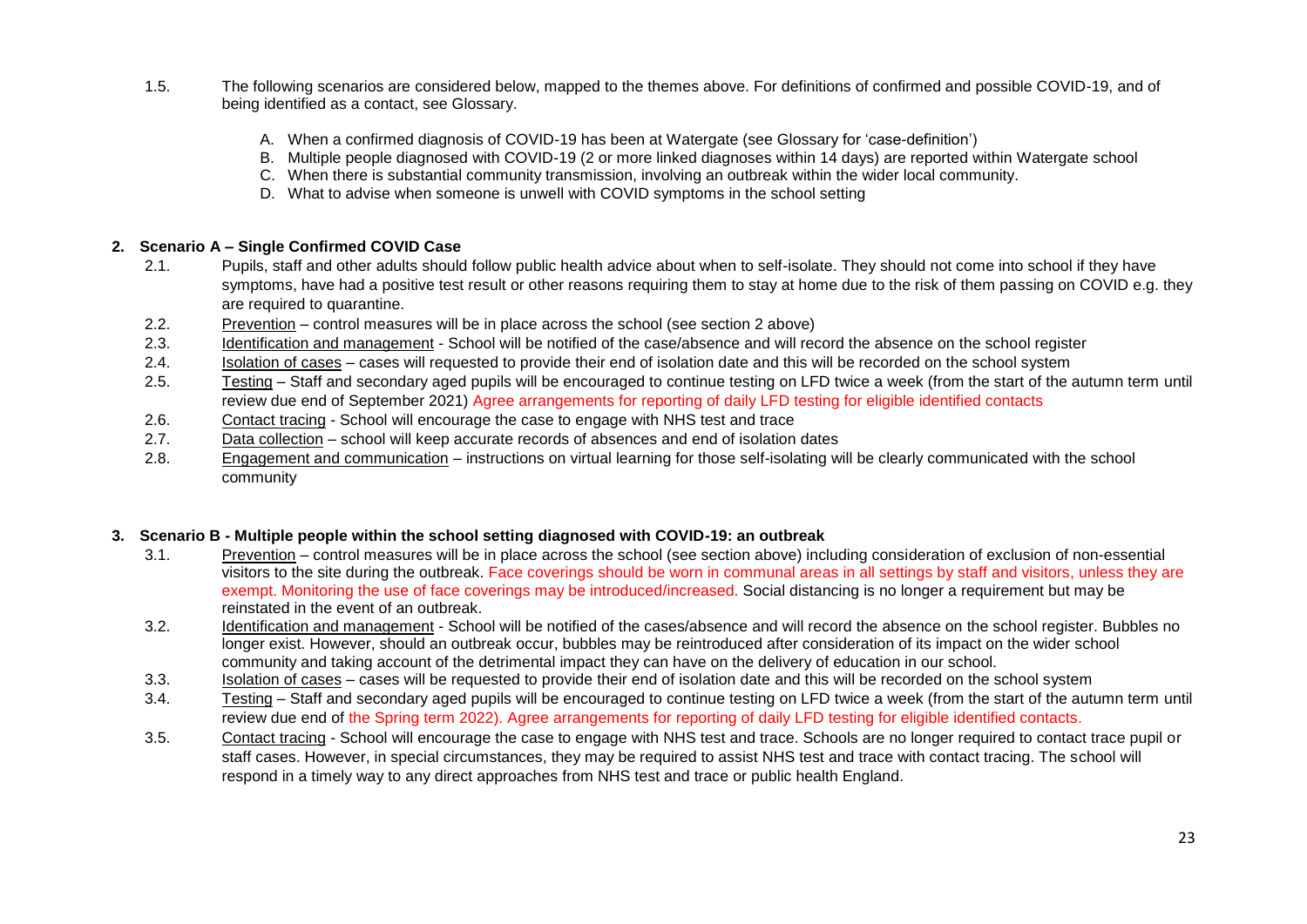- 3.6. Data collection school will keep accurate records of absences and end of isolation dates. Schools will share seating plans with NHS test and trace if required to do so.
- 3.7. Engagement and communication instructions on virtual learning for those self-isolating will be clearly communicated with the school community. The school will liaise with NHS test and trace and their local authority to communicate the situation to the wider school community. DfE will be notified of any decisions that impact on the teaching within the school.
- 3.8. In some situations it may be necessary to set up an Incident Management Team (IMT) meeting to bring together all relevant partners. An IMT will usually, but not always, be called by Public Health England, or the local authority public health team. A draft agenda for the IMT is included at appendix A.
- 3.9. The purpose of the IMT is to agree and coordinate the activities of the key stakeholders involved to manage the investigation and control of an individual outbreak situation. This includes assessing the risk to the public's health and ensure control measures are implemented as soon as possible.
- 3.10. Notification of an incident or outbreak will come via various sources and this will trigger data flow. IMT meetings may be convened when there are:
	- 3 or more cases in a complex setting / 3 or more bubbles affected/self-isolating in an educational setting
	- Where there is concern/very high potential for ongoing transmission at the setting
	- Where there is high potential for additional interventions in relation to a large outbreak
	- Any COVID-19 related deaths associated with a complex setting
	- Concern about stakeholder communications for an outbreak in a complex setting

#### **4. Scenario C - When there is substantial community transmission, involving an outbreak within the wider local community.**

- 4.1. Prevention control measures will be in place across the school (see section above) including consideration of exclusion of non-essential visitors to the site during the period of increased transmission. Face coverings should be worn in communal areas in all settings by staff and visitors, unless they are exempt. Monitoring the use of face coverings may be introduced/increased.
- 4.2. Identification and management School will be informed of the increase in cases via the local authority. They will take advice from the local Director of public health and their team and NHS test and trace.
- 4.3. Isolation of cases cases will be requested to provide their end of isolation date and this will be recorded on the school system
- 4.4. Testing Staff and secondary aged pupils will be encouraged to continue testing on LFD twice a week (from the start of the autumn term until review due end of the Spring term 2022). Agree arrangements for reporting of daily LFD testing for eligible identified contacts.
- 4.5. Contact tracing Schools are no longer required to contact trace pupil or staff cases. However, in special circumstances, they may be required to assist NHS test and trace with contact tracing. The school will respond in a timely way to any direct approaches from NHS test and trace or public health England.
- 4.6. Data collection school will keep accurate records of absences and end of isolation dates. Schools will share seating plans with NHS test and trace if required to do so.
- 4.7. Engagement and communication The school will liaise with NHS test and trace and their local authority to communicate the situation to the wider school community. DfE will be notified of any decisions that impact on the teaching within the school.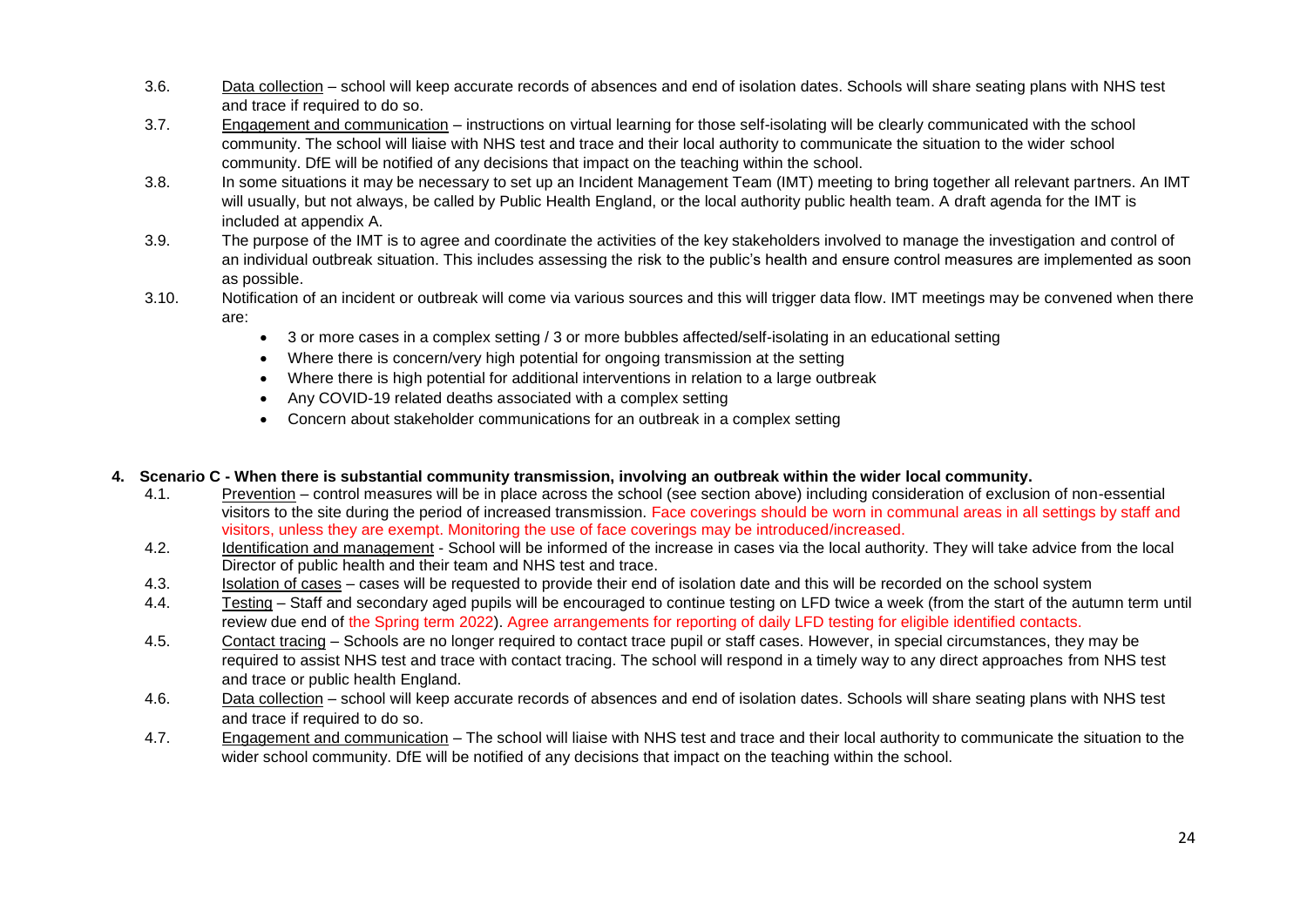### **5. Scenario D - What to advise when someone is unwell with COVID symptoms in the school setting**

- 5.1. Pupils, staff and other adults should follow public health advice about when to self-isolate. They should not come into school if they have symptoms. If anyone develops symptoms whilst in the setting, they should be send home and told to follow public health advice.
- 5.2. An isolation room must be identified for any persons suspected of having Covid. Access to PPE for this room is a must. The isolation room should not be used to house any person indefinitely, but for a brief period until transport has been arranged to deliver the person into suitable custody of an adult or home if a member of staff. Self-isolation rules apply. The room must also be adequately ventilated.
- 5.3. Anyone with symptoms should avoid using public transport and, if necessary, be collected by a member of their family or household.
- 5.4. Prevention control measures will be in place across the school (see section above)
- 5.5. Identification and management If a pupil or staff member is unwell, they should be escorted to the isolation room. They should be left in a room on their own if possible and safe to do so. A window should be opened for fresh air ventilation if possible. Appropriate PPE should also be used if close contact is necessary. Any rooms they use should be cleaned after they have left.
- 5.6. Isolation of cases cases will be requested to isolate from the date of the symptoms start date if they go on to test positive. Their end of isolation date will be recorded on the school system
- 5.7. Testing Staff and secondary aged pupils will be encouraged to continue testing on LFD twice a week (from the start of the autumn term until review due end of September 2021)
- 5.8. Contact tracing the school will encourage the case to engage with NHS test and trace. Schools are no longer required to contact trace pupil or staff cases. However, in special circumstances, they may be required to assist NHS test and trace with contact tracing. The school will respond in a timely way to any direct approaches from NHS test and trace or public health England.
- 5.9. Data collection school will keep accurate records of absences and end of isolation dates. Schools will share seating plans with NHS test and trace if required to do so.
- 5.10. Engagement and communication instructions on virtual learning for those self-isolating will be clearly communicated with the school community.

## **6. If the whole school has to move to virtual learning**

- 6.1. In exceptional circumstances, schools may need to move to virtual learning and close their physical setting. The following will be considered:
	- 6.1.1. If some attendance restrictions are needed, all vulnerable children, children of critical workers, and any other identified pupils should still be allowed to attend. If, by exception, attendance is restricted further, vulnerable children and children of critical workers should still be allowed to attend.
	- 6.1.2. Safeguarding: It is expected that all schools have a DSL on site, if this is not possible a senior leader will take on the responsibility for coordinating safeguarding
	- 6.1.3. Wellbeing calls will be made regularly (in line with individual pupil risk assessments) to ensure that pupils are safe and well at home.
	- 6.1.4. Meals will continue to be provided for those on site, those in receipt of free school meals who are not on site will either be provided with vouchers or food for the time the pupil is isolating, or the school is restricting attendance.
	- 6.1.5. IT Access: As part of the school remote learning plan, details will be held of who requires a device to be provided. These will be available to be collected from school or, if there is prior warning, they will be distributed prior to class/school closures. Part of the wellbeing calls will be to monitor this provision and pupil access to the remote learning so that support can be given as required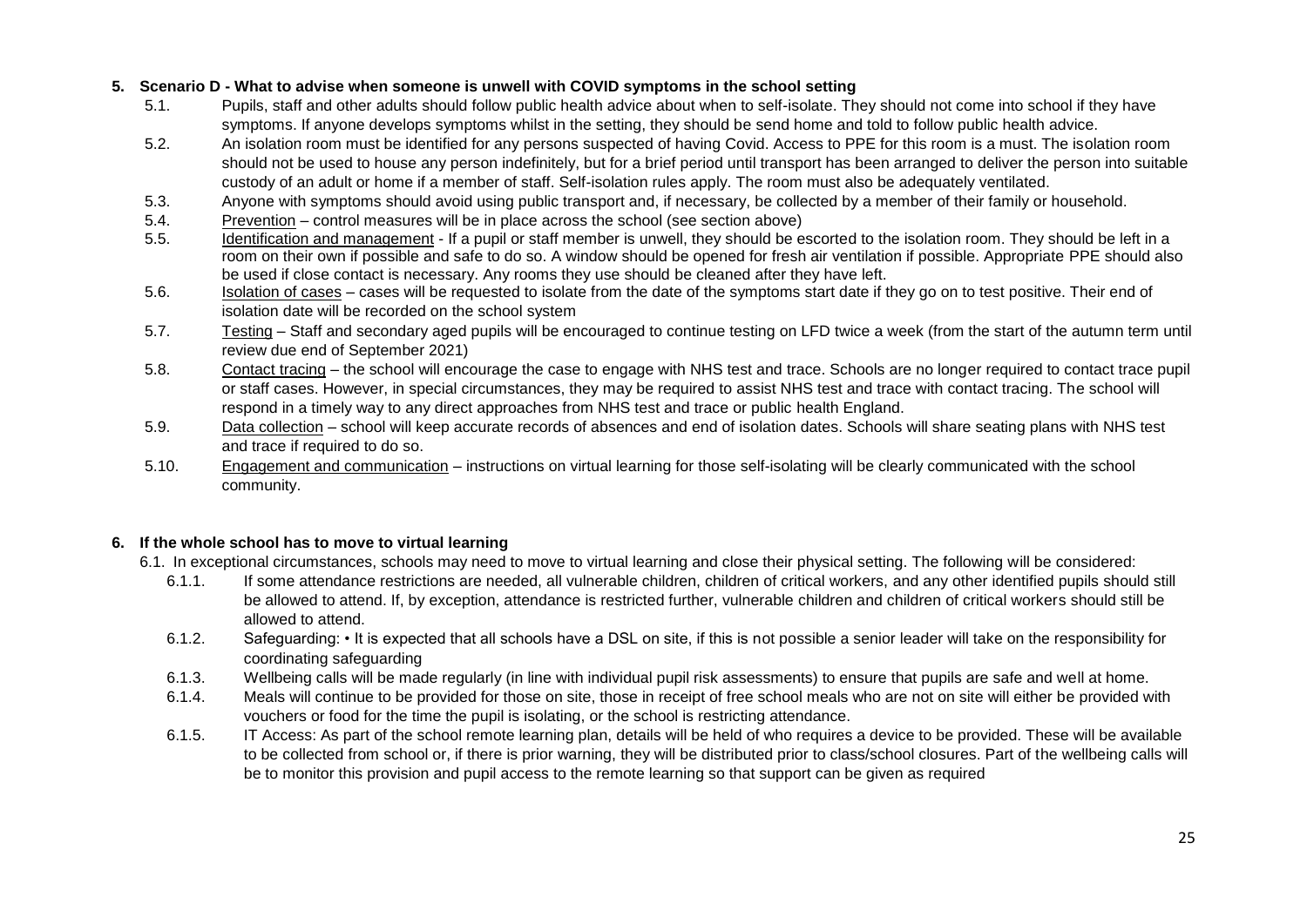Appendix B Outbreak Management Plan template (to be used in the event that outbreak management action is to be taken)



# **Watergate School**

### **Incident Management Team (IMT) Meeting**

*Insert date*

*Insert time*

## **AGENDA**

### **Agenda Items:**

- 1. Introductions Chair
- 2. Purpose of the meeting
- 3. Review of situation
	- a. Cases / Contacts
	- b. Exposure
	- c. Test results
- 4. Public Health England (PHE) / London Coronavirus Response Cell (LCRC) advice LCRC representative
- 5. Current Risk Assessment
- 6. Control Measures
- 7. Decision making
	- a. Self-isolation
	- b. School closure
	- c. Testing
- 8. Communications required
	- a. Staff / Pupils
	- b. Media
	- c. Healthcare providers
	- d. Others
- 9. Agreed Actions
- 10. AOB
- 11. Date for next meeting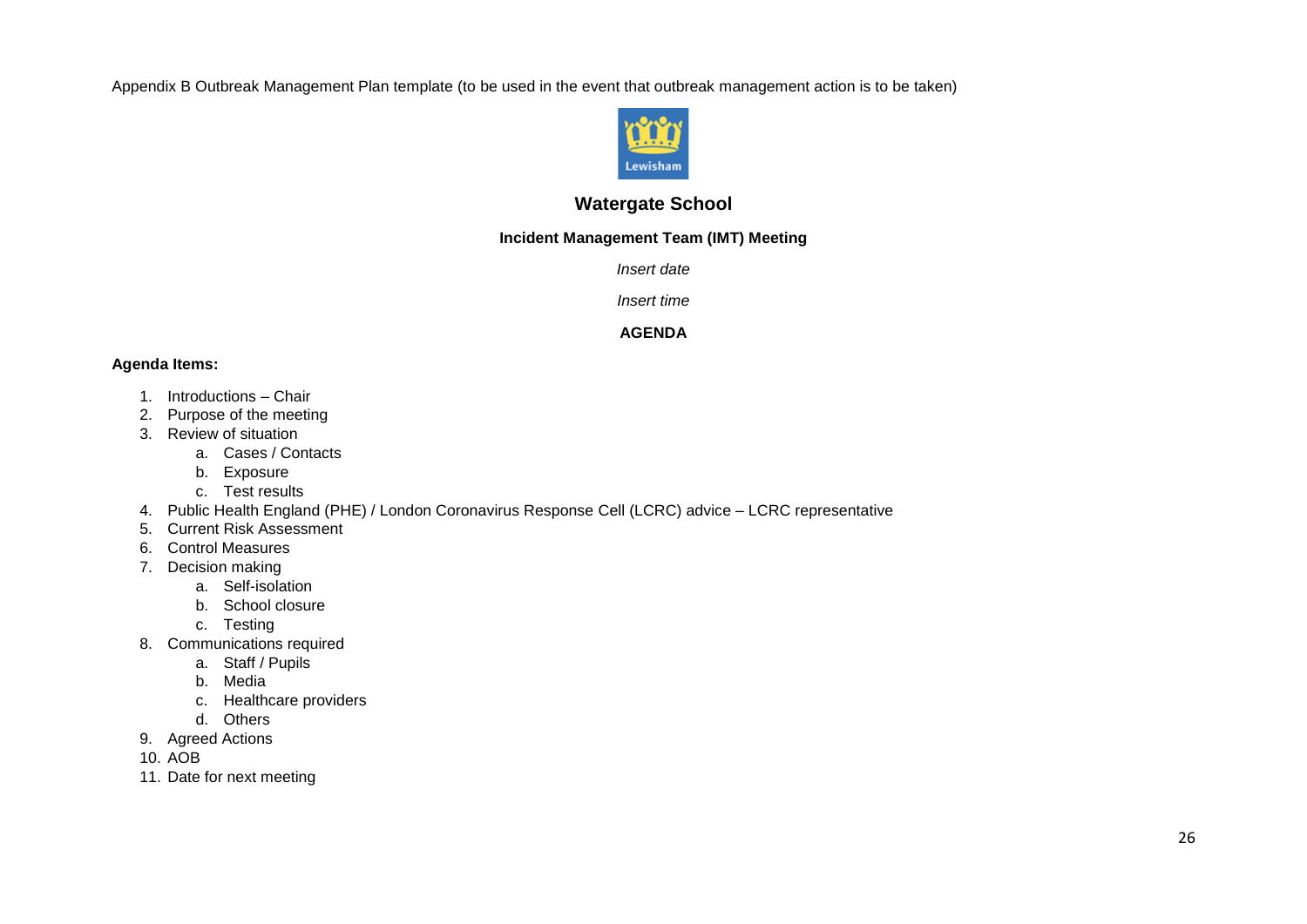# **Appendix C**

# **Actions taken to contain an outbreak**

| Impacted | Impacted staff: | Date: |  |
|----------|-----------------|-------|--|
| year     |                 |       |  |
| group:   |                 |       |  |

| <b>Guidance</b>                                                                                                                                                                                                                                                   | <b>Action taken</b>                                                                                                                                                                                               | <b>Date</b> | <b>Date of Review</b> | <b>Review Outcome</b>                                                                                         |
|-------------------------------------------------------------------------------------------------------------------------------------------------------------------------------------------------------------------------------------------------------------------|-------------------------------------------------------------------------------------------------------------------------------------------------------------------------------------------------------------------|-------------|-----------------------|---------------------------------------------------------------------------------------------------------------|
|                                                                                                                                                                                                                                                                   |                                                                                                                                                                                                                   | commenced   |                       |                                                                                                               |
| Self-isolation of close contacts<br>In some cases, health protection<br>teams may recommend that a<br>number of other pupils self-isolate at<br>home as a precautionary measure.<br>This could be the class or year<br>group.                                     | Advice sought from Public Health<br>Lewisham. X pupils isolating from X<br>to $X$ .                                                                                                                               | 15/09/21    | 27/09/21              | Self-isolation period ended, X further<br>cases within group tested positive and<br>isolating with household. |
| <b>Supporting/monitoring use of Face</b><br><b>Coverings</b><br>Monitoring use of face coverings for<br>pupils, students or staff may be<br>advised for a temporary period in<br>response to particular localised<br>outbreaks, including variants of<br>concern. | Face coverings use for adults and<br>students in corridors and crowded<br>areas monitored                                                                                                                         | 15/09/21    | 20/09/21              | Compliance is high. Plan to continue<br>arrangements for another week.                                        |
| <b>Asymptomatic Testing</b><br>Additional testing may be<br>recommended to pick up any<br>asymptomatic testing in the school<br>community.                                                                                                                        | Letter to parents re home testing.                                                                                                                                                                                | 15/09/21    | 17/09/21              | Home testing uptake not increased.<br>Onsite testing considered.                                              |
| <b>Increased monitoring of</b><br>ventilation<br>The Health and Safety Executive<br>guidance on air conditioning and<br>ventilation during the coronavirus<br>outbreak and CIBSE COVID-19<br>advice provides more information.                                    | Increased monitoring of ventilation by<br>use of CO2 monitors.<br>Additional reminders to keep<br>windows opened as much as<br>possible. Investigating options for<br>improving mechanical ventilation<br>system. | 15/09/21    | 27/09/21              |                                                                                                               |
| <b>Increased cleaning</b>                                                                                                                                                                                                                                         | Reinforced importance of cleaning in<br>between groups.                                                                                                                                                           | 15/09/21    |                       |                                                                                                               |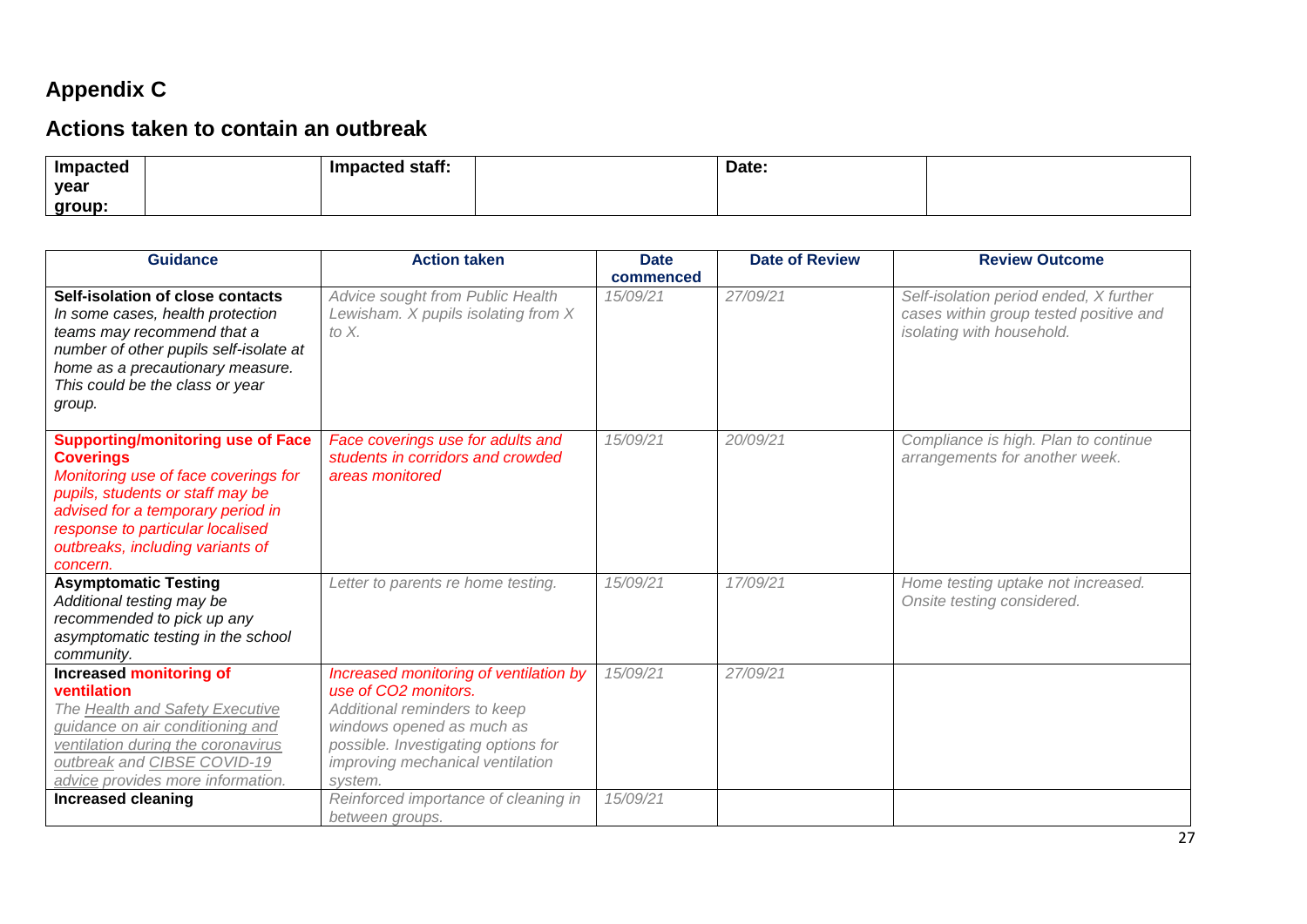|                                             | Enhanced cleaning schedules &<br>recording sheets in (list places)                                                    |          |  |
|---------------------------------------------|-----------------------------------------------------------------------------------------------------------------------|----------|--|
| Reduce mixing of pupils                     | Reviewed start and end times, lunch<br>and break arrangements and re-<br>instated small groups for PE etc.            | 15/09/21 |  |
| <b>Communications to staff</b>              | All staff advised of potential outbreak<br>and mitigating actions.                                                    | 15/09/21 |  |
| <b>Communications to pupils</b>             | All pupils advised of potential<br>outbreak and mitigating actions.                                                   | 15/09/21 |  |
| <b>Communications to parents/</b><br>carers | Letter to parents/carers advised of<br>potential outbreak and mitigating<br>actions.                                  | 15/09/21 |  |
| <b>Remote Education</b>                     | Remote education provided to those<br>pupils who need to self-isolate.<br>Devices distributed to identified<br>pupils | 15/09/21 |  |
| <b>Free School Meals</b>                    | Catering company providing<br>vouchers for FSM children who are at<br>home                                            | 15/09/21 |  |